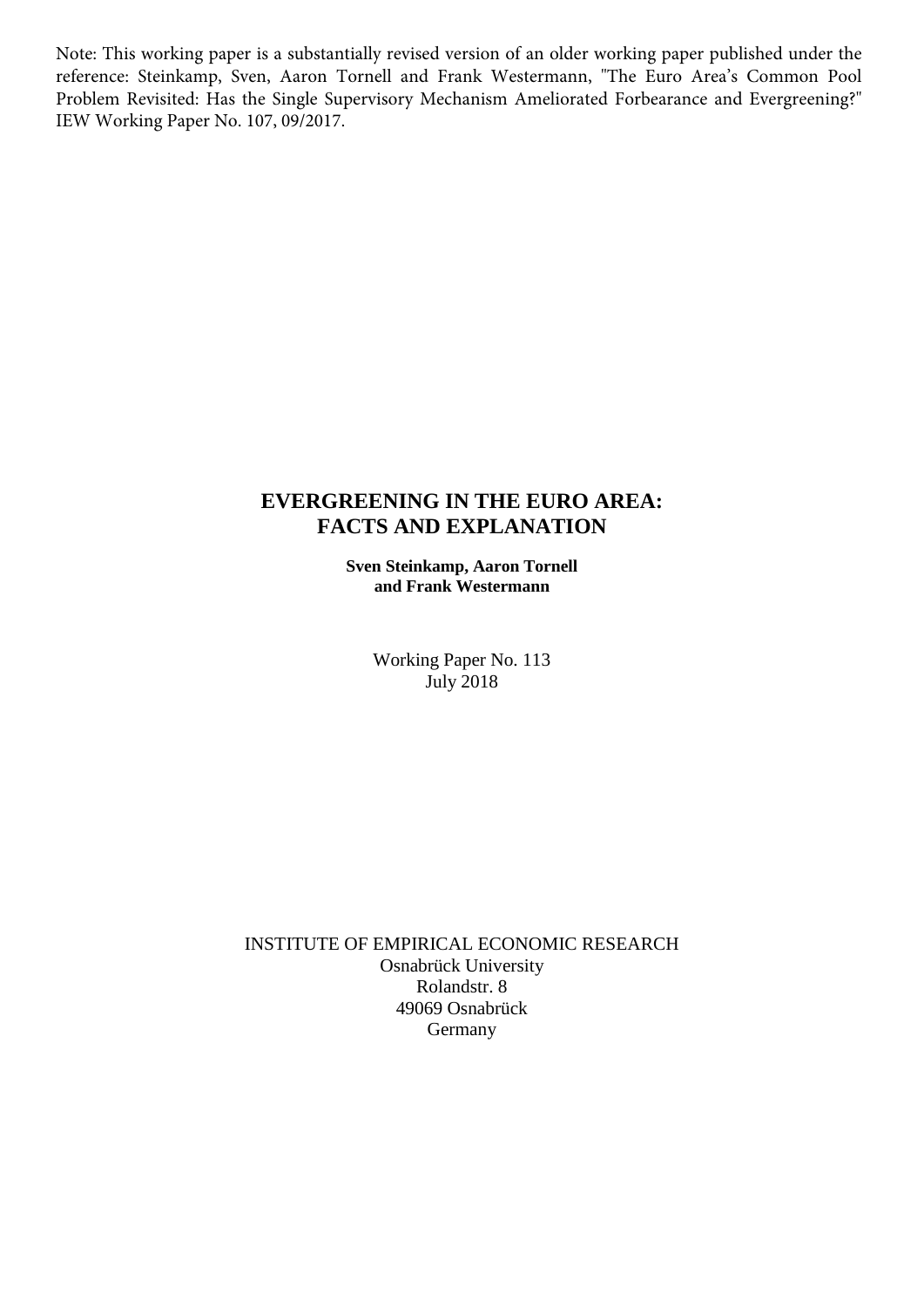# EVERGREENING IN THE EURO AREA: FACTS AND EXPLANATION<sup>1</sup>

Sven Steinkamp<sup>2</sup>, Aaron Tornell<sup>3</sup>, and Frank Westermann<sup>4</sup>

#### ABSTRACT

Since the beginning of the financial crisis in 2007/8, new lending in the Euro-Area has slowed sharply and the old loans experienced "evergreening," i.e. bad loans have been rolled over rather than being liquidated. Even though ameliorating evergreening is key to promote lending for new investment projects and growth, no systematic evergreening measures exist. In this paper, we propose a new cross-country evergreening index and develop a model to explain why evergreening may reflect the incentives of regulators to forebear. Our evergreening index is based on a survey we designed, and was administered by the ifo institute to about 1,000 experts in over 80 countries. We bring the model to the data using a heteroscedastic probit model and find that evergreening is higher in: (i) Euro-Area countries than in the rest of the world; (ii) in countries facing bank distress; and (iii) is highest in countries which experience banking distress *and* are members of the Euro Area. These results are consistent with our theoretical model.

KEYWORDS: Evergreening; Central bank credit; Survey data.

JEL CLASSIFICATION: F33; F55; E58

<sup>1</sup> We thank the ifo Institute for Economic Research for adding questions to their World Economic Survey and their support in the evaluation of the results. We are further thankful to the German Bundesbank Regional Office in Bremen, Lower Saxony and Saxony-Anhalt for its financial support. Michael Bordo, Valeriya Dinger, Jeffrey Frieden, Philip Middleton, Joe Ostroy, and Andreas Pfingsten provided helpful comments and suggestions.

<sup>2</sup> Institute of Empirical Economic Research, Osnabrueck University, Rolandstraße 8, 49074 Osnabrück. Email: sven.steinkamp@uni-osnabrueck.de 3

Department of Economics, UC Los Angeles, 8283 Bunche Hall, Mail Stop: 147703, Los Angeles, CA 90095. Email: tornell@ucla.edu 4

Institute of Empirical Economic Research, Osnabrueck University, Rolandstraße 8, 49074 Osnabrück. Email: frank.westermann@uni-osnabrueck.de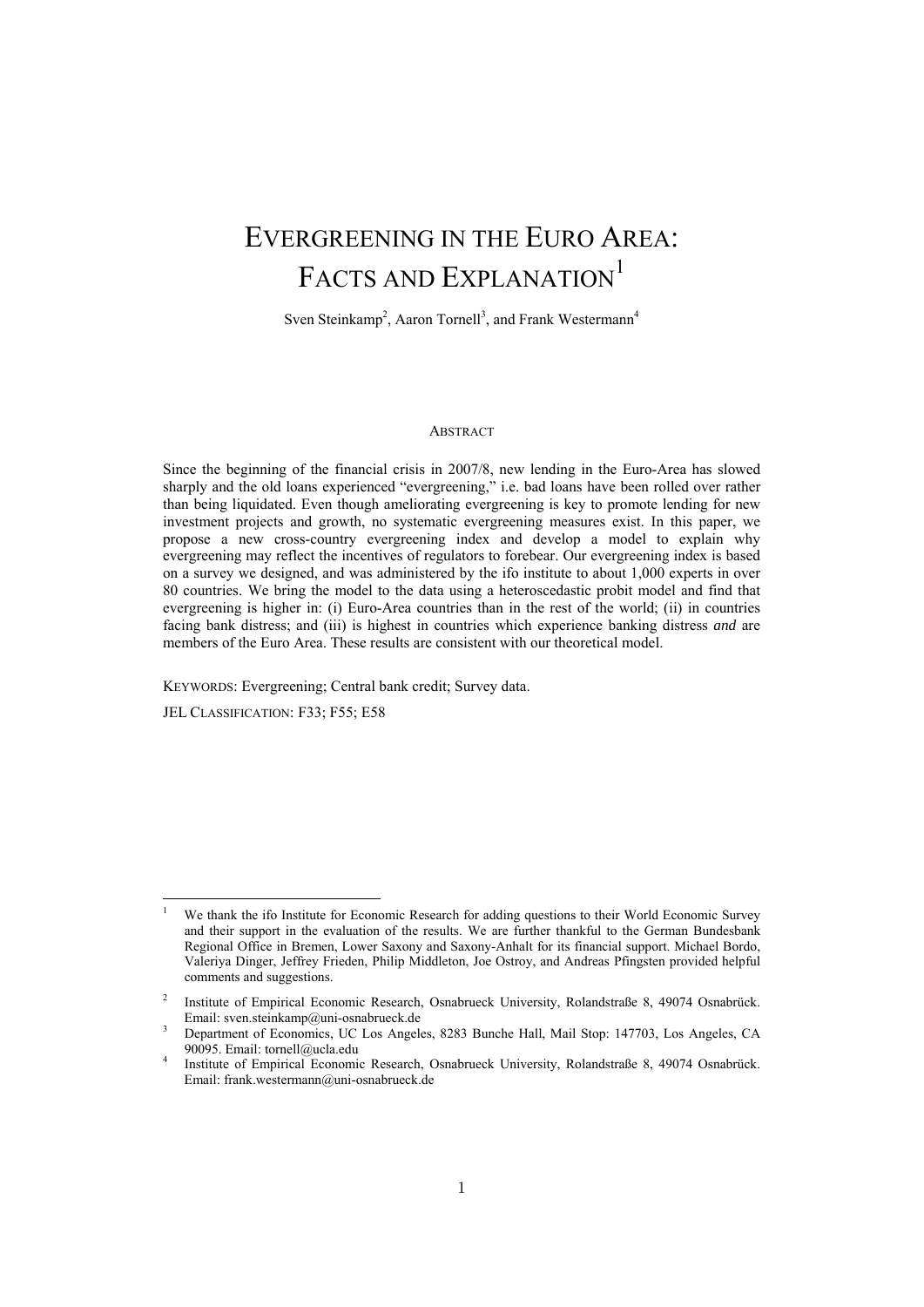#### 1 Introduction

In the aftermath of the 2008 financial crisis, there was a large increase in loan "evergreening" in the Euro Area relative to the rest of the world. Evergreening describes a situation whereby existing loans of near-insolvent borrower are rolled over, instead of being liquidated. When banks engage in systematic evergreening, they have a lower capacity to grant new loans to potentially more productive projects. Thus, in the aggregate, evergreening may reduce investment and long run growth.

Evergreening is not directly observable as firms and banks do their best not to disclose such information. Furthermore, there is no off-the-self data that can be used to capture the evolution of evergreening. To measure it, we construct a proxy based on a survey we designed, and was administered by the Munich-based *ifo* institute to about 1,000 economic and financial experts in over 80 countries. From the responses we construct an evergreening index that takes into account the difficulties of obtaining loans and the ability to roll over existing loans. This index exhibits a sharp increase after 2008 across most countries of the 80 countries in the sample, but it is more pronounced in Euro Area countries. To our knowledge, this evergreening index is a novel contribution and complements the literature focused on subsidized interest rates and their effect on productivity, such as Caballero et al. (2008).

To understand why evergreening may arise in the aftermath of a financial crisis and why it may be more acute in a monetary union, such as the Euro Area, we present a model that focuses on the incentives of regulators. In our model economy, national banking regulators have the power to determine whether bank loans are nonperforming, in which case the bank has to use its equity to cover the expected losses. If expected losses exceed equity, the regulator has to bail out the bank's depositors and creditors<sup>1</sup>. It follows that if the banking system is in distress, then banking regulators have incentives to forbear and declare that some de facto non-performing loans (NPLs) are performing. If she forbears a share of NPLs, then this share,  $\phi$ , is declared performing and eligible as collateral for central bank's refinancing operations. When the central bank accepts such de facto NPLs as collateral in exchange for cash, it allows the bank to repay its creditors, who in turn can convert at-par their de facto worthless bank assets into liquid assets. The central bank ends up with assets that have a low repayment probability, and it faces contingent future losses, but the immediate bailout costs associated with bankruptcy are avoided. The result of this forbearance is that instead of writing off the bad loans, banks may extend them over and over again.

In a monetary union such as the Eurozone, this "forbearance trade-off" is more acute. This is because under the current institutional framework, a national central bank (NCB) – with support of their respective government – has ample leeway to mint Euros and lend them to domestic banks. In this way the contingent losses on these de facto NPLs are shared with the other NCBs in the Eurozone. If the domestic regulator were to reduce the forbearance rate  $\phi$ , then the entire fiscal cost associated with the larger bank bailout would be borne by the country, not shared with the other countries in the Eurozone<sup>2</sup>.

At the macroeconomic level, the newly minted Euros received by banks allow them to repay their creditors and to roll over a share of their NPLs. As a byproduct, however, banks issue fewer

<sup>&</sup>lt;sup>1</sup> The relevance of this setup has been highlighted, for instance, by Daniel Gros ("Liquidate or liquefy?," CEPS Commentary, 25 October 2010) in the early stages of the Euro Crisis.

In a parallel paper, Steinkamp, Tornell and Westermann (2017) comprehensively document mechanisms through which NCBs in the Euro Area have the ability to grant refinancing credit to distressed banks in their jurisdiction.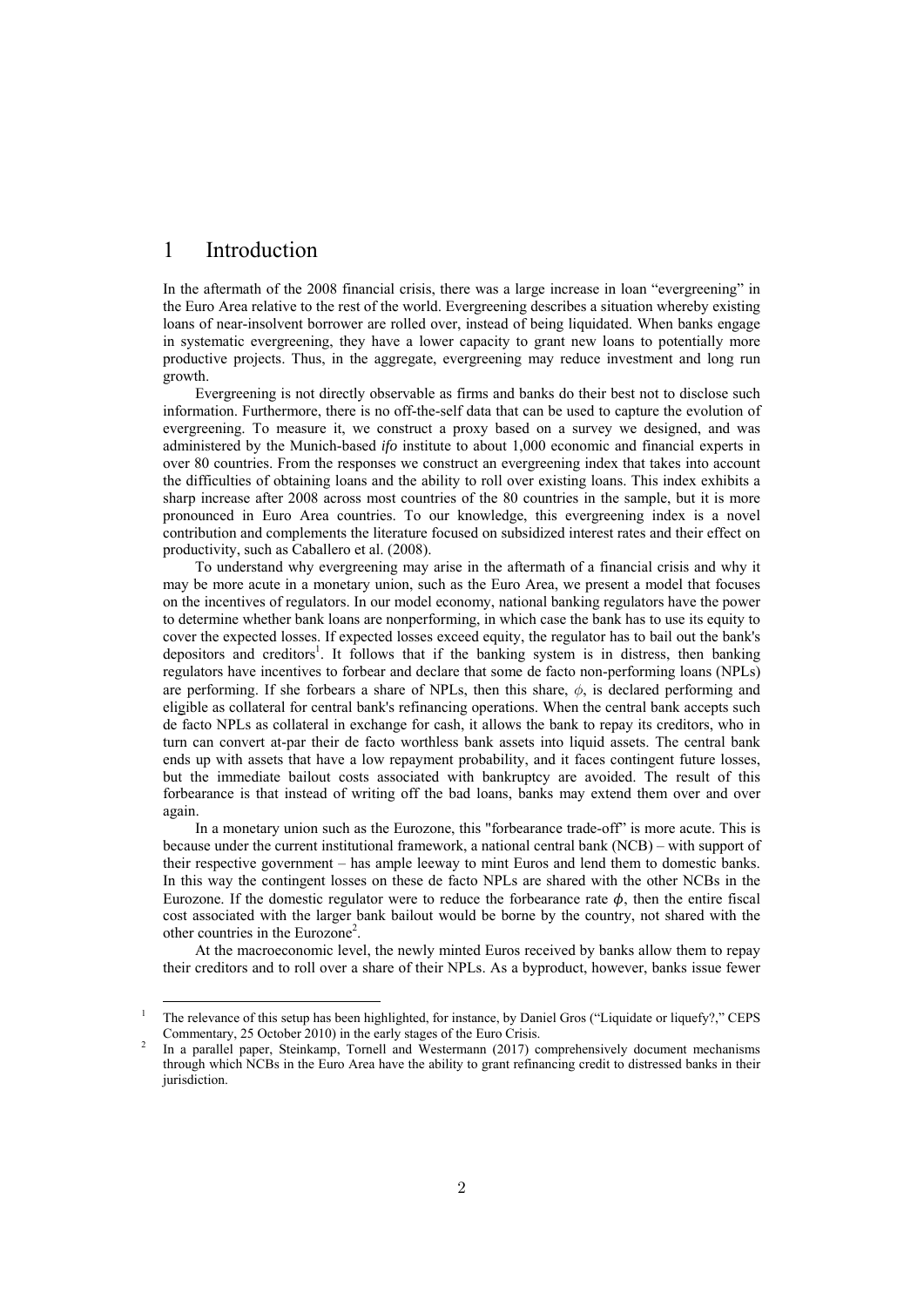new loans. Thus, forbearance results in more evergreening. In the aggregate, evergreening is positively correlated with the NCB's domestic credit creation, but negatively correlated with output growth as there is less credit available for new (profitable) projects. Furthermore, evergreening may lead to greater Target2 liabilities as bank creditors transfer the funds they receive to other countries.

We bring the model to the data using a heteroscedastic probit model.<sup>3</sup> We regress our evergreening index on a Euro Area dummy, a variable capturing the degree of distress in the banking system, and the interaction of both.

We find that evergreening is higher in (i) Euro Area countries than in the rest of the world; (ii) in countries facing bank distress; and (iii) is highest in countries which experience banking distress *and* are members of the Euro Area. All three results are consistent with our theoretical model.<sup>4</sup> The observed differences in evergreening cannot be explained by bank-specific factors, expected interest rates, the general economic situation and a number of other variables we controlled for. Rather, the unobserved degree of regulatory forbearance appears to be a plausible explanation for this empirical finding.

Furthermore, these results are not only statistically significant but also of economically important size. The estimated marginal effects indicate that respondents are on average 9.9 percentage points (pp) more likely to observe evergreening if they are residents of the Euro Area and 8.1pp more likely if they perceive their country's banking system to be in distress. Evergreening is exceptionally high where incentives to forbear are strongest, i.e., in Euro Area countries experiencing severe banking distress. In this subset, the predicted probability to observe evergreening is 17.8pp higher than in non-Euro Area countries with no banking distress.

Finally, we investigate the link between evergreening and macroeconomic variables. The model predicts that an increase in evergreening should be correlated with an increase of monetary refinancing operations (MROs) and Target2 liabilities. We show that groups of countries with high evergreening indeed are by far the largest providers of refinancing credit within the Euro Area. Furthermore, countries displaying a strong increase in evergreening have indeed also witnessed the largest increase in Target2 liabilities.

The paper proceeds as follows. Section 2 contains the model of the forbearance trade-off. Section 3 presents the construction of our evergreening indexes and tests of the model's implications. Section 4 discusses our results in the context of the literature. Section 5 concludes.

<sup>&</sup>lt;sup>3</sup> While confidential, the *ifo* institute allowed us to analyze the data and run regressions in their Munich headquarters. It is available there to be replicated by other researchers.

We ask the experts about their perception of the change in nonperforming loans in their country. Unlike the credit questions, this concept is unobservable to the experts, but signals their general assessment about the true state of banking distress.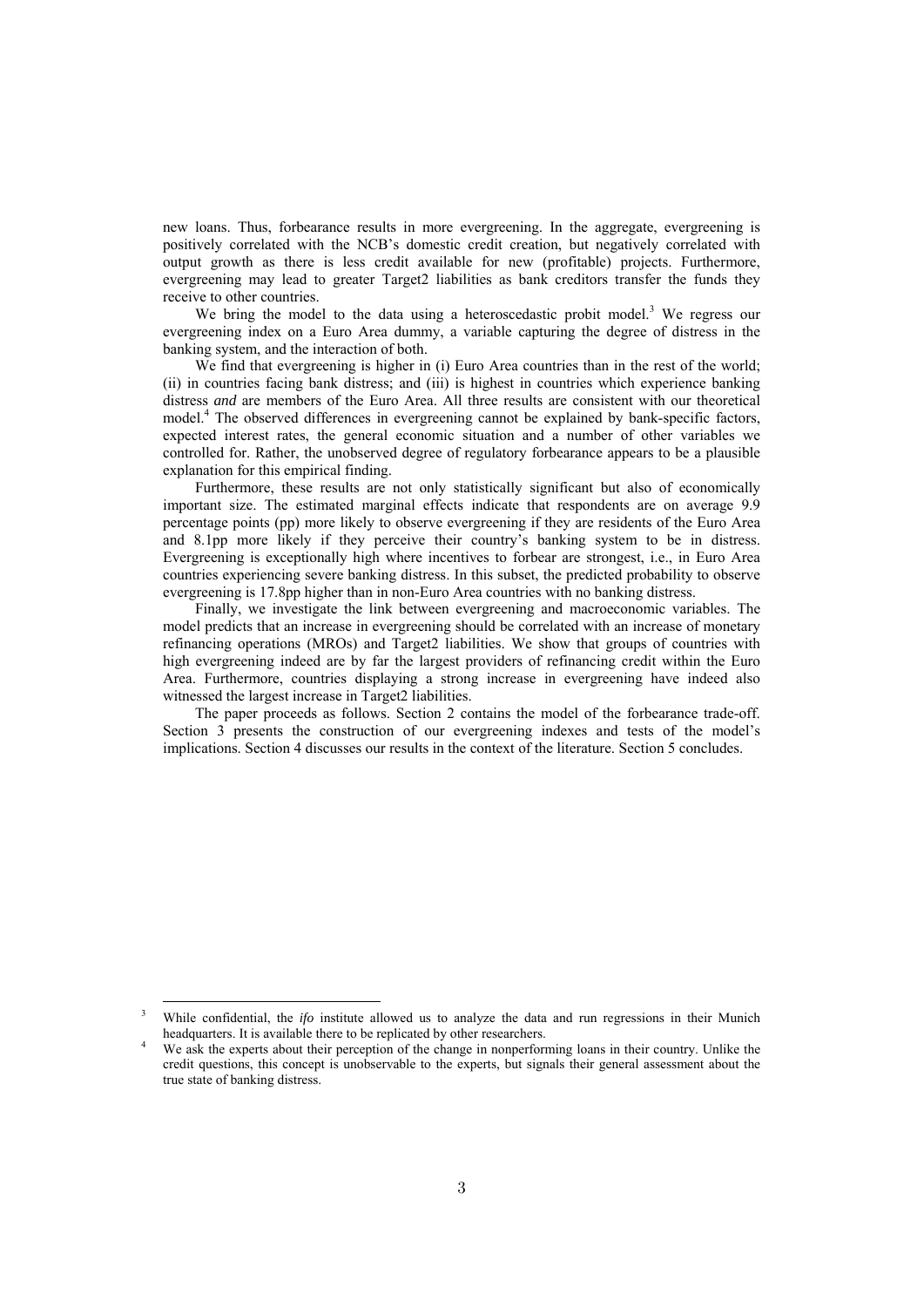#### 2 Model

We present a minimal model that focuses on the rent-seeking aspects of banking supervision in a monetary union such as the Eurozone. In our model economy, national banking regulators have the power to determine whether bank loans are nonperforming, in which case the bank has to use its equity to cover the expected losses. If expected losses exceed equity, the regulator has to bail out the bank's depositors and creditors. Because the national central bank (NCB) has the power to mint Euros and lend them to domestic banks, the domestic regulator faces the following "forbearance trade-off".

If the regulator forbears a share,  $\phi$ , of NPLs, then this share,  $\phi$ , is declared performing and eligible for central bank's refinancing operations (MROs). When the NCB accepts such de facto NPLs as collateral in exchange for cash, it allows the bank to repay its creditors, who in turn can convert at-par their de facto worthless bank assets into liquid assets. The NCB ends up with assets that have a low repayment probability. The contingent losses on these de facto NPLs will be shared with the other NCBs in the Eurozone. The forbearance trade-off arises because if the domestic regulator were to reduce the forbearance rate,  $\phi$ , then 100% of the fiscal costs associated with the bank bailout would be borne by the country, not shared with the other countries in the Eurozone. In other words, the NCB has open access to the fiscal resources of the other countries in the monetary union, and so there is a common-pool problem.<sup>5</sup>

The above process generates an increase in the degree of evergreening, which is the share of loans granted by a bank to old debtors that have de facto NPLs. In equilibrium, evergreening is positively correlated with the NCB's domestic credit creation, and negatively correlated with the output growth gap as there is less credit available for new (profitable) projects. Furthermore, in the model, evergreening is positively correlated with Target2 liabilities to the Eurosystem. This is because if bank creditors transfer the funds they receive to another country, the Target2 liabilities of this country go up.

#### 2.1 Setup

We consider a one-good economy that lasts three periods. The economy is populated by bankers, depositors/investors, a banking regulator and a NCB.

There is a continuum of banks of measure one. Each bank is managed by a risk-neutral banker that may finance a project. A new project requires investment of one unit of the good. The following period, the project may succeed with probability  $1-\eta$ , or it may fail. At a given time, a banker may undertake only one project. Banks fund themselves by issuing deposits to depositors, who are risk-neutral agents with an opportunity cost  $1+r$ .

The banking regulator has two functions. First, it has the power to designate a loan as either nonperforming or performing regardless of whether the underlying project has succeeded or failed. This decision is key because if a loan is designated as performing, then it can be pledged as collateral at the NCB even if the project has failed. Second, the regulator provides a bailout

<sup>&</sup>lt;sup>5</sup> The model does not consider the bail-in clauses that require creditors of banks to incur losses before government aid kicks in. An implicit assumption is that both taxpayers and bondholders are voters and so the government cares about both groups. Furthermore, the recent experience of Italy suggests that such bail-in clauses may not be effective.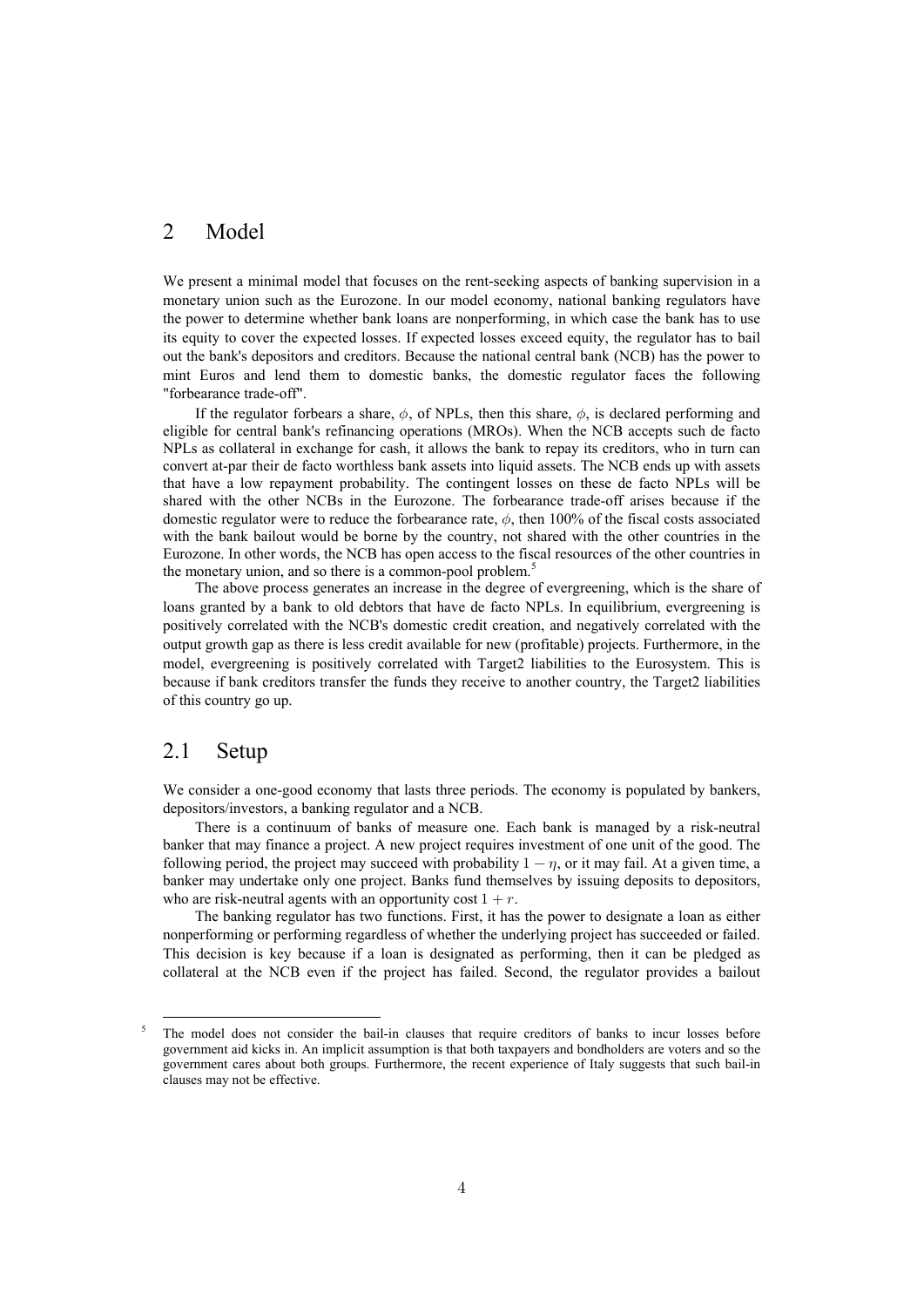guarantee: It pays bank creditors their promised repayment whenever a bank is unable to meet its obligations.

The timing is the following. At time 0, each banker obtains funds from investors/depositors, and promises an unconditional return  $1+r$ . They then use these funds to finance a project. In Period 1, a time-0 project succeeds with probability  $1-\eta$ , in which case it converts one unit of the good into  $1 + R$ . With probability  $\eta$ , a time-0 project fails and pays out zero. In case the project fails at time 1, and the project is kept alive, the project may succeed in Period 2 with probability  $\sigma$ and return 1+R at  $t = 2$ . Meanwhile, it may fail with probability  $1 - \sigma$  and return zero.

At time 1, a banker with a successful time-0 project or one whose project went bust, may undertake a new project provided it can find financing. In contrast, a banker with an old failed project, may not undertake a new project.

The time-1 payoffs are as follows. If the project is successful, the bank gets  $1+R$ , it pays depositors their promised repayment  $1+r$  and the banker gets the remainder:  $(1+R) - (1+$  $r$ ) =  $R - r$ . If the project fails, the banker gets zero. Meanwhile, the regulator pays depositors their promised repayment  $1+r$ . The time-2 payoffs are as follows. Payoffs for banks with new time-1 projects are the same as the payoffs at time 1. For banks that kept alive failed projects at time 1, payoffs are the following. Since no deposits were taken at time 1, the banker gets  $1+R$  if the project succeeds, while she gets zero if the project fails.

It follows that the expected profit for the representative banker that undertakes a new project is

$$
E_t(\pi^{new}_{t+1}) = [1-\eta][R-r], \qquad t = \{0,1\}.
$$

Meanwhile, the expected profit for the representative banker that keeps alive an old, unsuccessful, project at time 1 is

$$
E_1(\pi_2^{old})=\sigma[1+R].
$$

We assume that a successful project's return is high enough so as to repay depositors if the project succeeds

$$
R > r.\tag{1}
$$

Furthermore, we assume that a new project's probability of failure is low enough so as to generate a positive net present value for the banker. Meanwhile, the net present value of unsuccessful projects is negative:

$$
\eta < 1 - \frac{(1+r)}{(R-r)}, \qquad \sigma < \frac{(1+r)}{(1+R)}.\tag{2}
$$

#### 2.2 The Regulator's Problem

If a bank's project fails at time 1, the regulator needs to ensure that depositors get their promised repayment  $1+r$ . Since the regulator has the power to designate a project as either performing or nonperforming, this bailout can be done in two different ways. First, a bank whose project is designated by the regulator as nonperforming, must liquidate its project, and it loses all proceeds in bankruptcy procedures, so it receives a zero return. Thus, in this case, the regulator needs to pay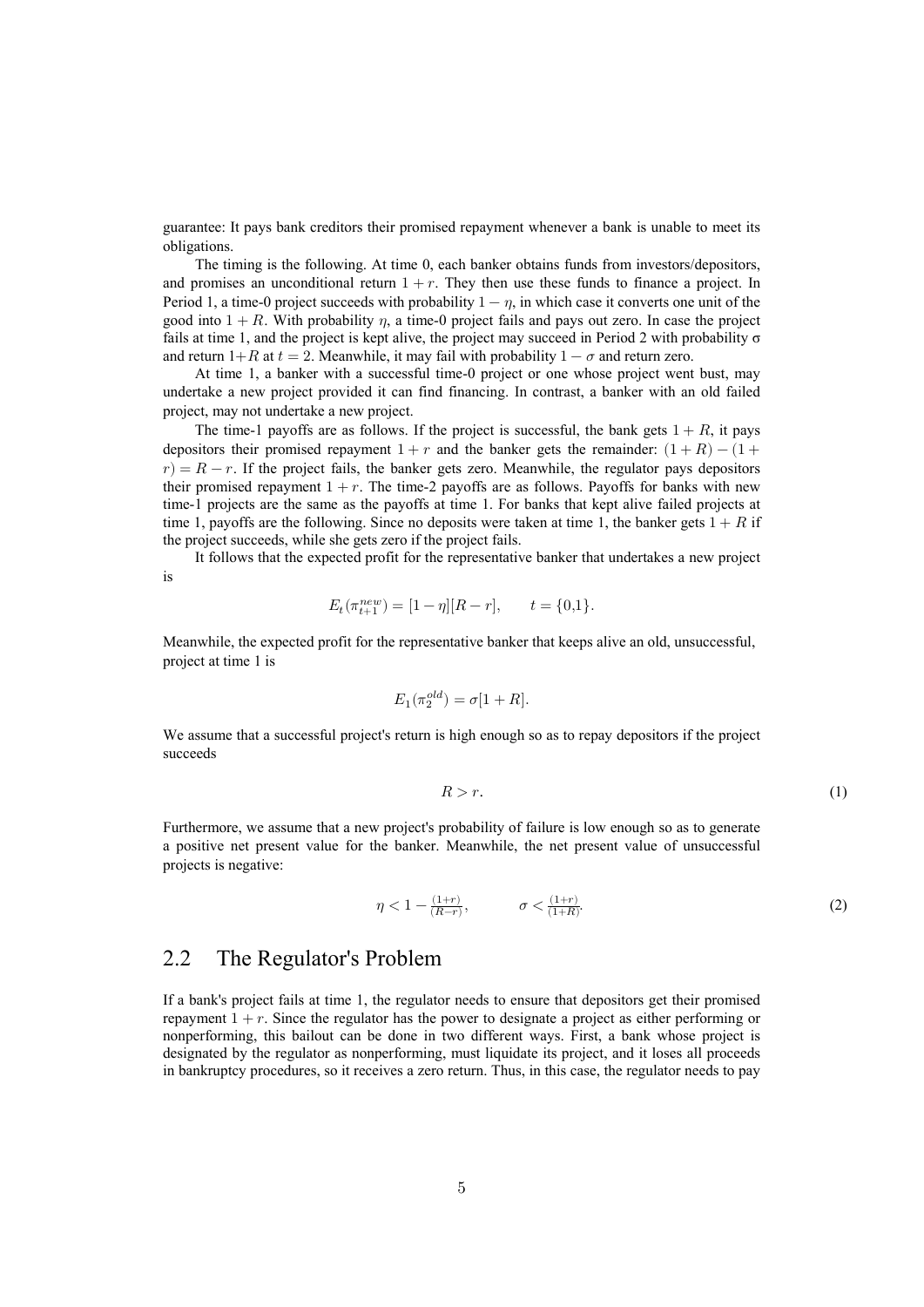depositors their promised repayment. Second, a bank whose project is designated by the regulator as performing–at time 1–can pledge its assets at the NCB, up to the promised amount to depositors. Such bank commits to repay next period to the NCB this amount plus an interest rate  $r$ . This bank then must use the funds received from the NCB to pay depositors their promised repayment.

The regulator must balance its budget intertemporally. To finance the fiscal cost associated with the bailouts, the regulator imposes taxes on successful banks. In the first case, the entire cost of the bailout must be borne directly by the regulator. In the second case, the regulator does not incur any cost at time 1, but at time 2 the regulator will have to reimburse the NCB for the loses it has incurred if the bank's project fails.

The key point we wish to make is that in a monetary union like the Eurozone, the losses of an NCB may be shared with the other NCBs in the union. Thus, we assume that there are J countries in the monetary union and the NCB of each country will incur a share  $(1/J)$  of the losses incurred by the monetary union.

Recall that  $\phi$  denotes the share of banks whose projects are designated by the regulator as performing, and so have the right to pledge at the NCB their old time-0 projects as collateral. In the simple setup we are considering,  $\phi$  may be identified with the degree of forbearance.

The regulator chooses the forbearance rate in order to minimize the net present value of taxes. For bearance has a convex cost for the economy, which we capture by  $(x/2)\phi^2$ . This cost is meant to capture the loss to the economy of having more nonperforming projects, as well as the higher probability that the monetary union will vote to take retaliatory actions, like curtailing the NCB's ability to accept collateral from domestic banks:

$$
\min_{\phi \in [0,1]} \{ \tau_1 + \frac{1}{1+r} E_1(\tau_2) + \frac{x}{2} \phi^2 \}.
$$

To compute the payoff, notice that since a share  $1-\eta$  of projects succeed, banks' time-1 aggregate returns are

$$
Y_1 = [1 - \eta][1 + R]. \tag{3}
$$

Since a share  $\eta$  of banks end up with failed projects, the required depositors' bailout is  $\eta[1 + r]$ . For a given forbearance rate,  $\phi$ , the time-1 fiscal cost to the regulator is

$$
\tau_1 = [1 - \phi]\eta[1 + r].\tag{4}
$$

At time 2, a share  $1 - \eta$  of new time-1 projects will succeed, while only a share  $\sigma$  of old defective projects, that were kept alive, will succeed. Since only a share  $1-\phi$  of banks will start new projects at time 1, we have that banks' time-2 expected aggregate returns are

$$
E_1(Y_2) = \{ [1 - \phi][1 - \eta] + \phi\sigma \} \{ 1 + R \}.
$$
\n<sup>(5)</sup>

Because a share  $\phi$  of the failed projects were designated as performing and banks instructed to keep them alive, banks borrowed from the NCB at time 1 an amount  $\phi\eta[1 + r]$  and promised to repay the NCB at time 2  $\phi \eta [1 + r]^2$ . Since only a share  $\sigma$  of these failed projects will succeed, the expected time-2 loss of the NCB is  $[1 - \sigma]\phi\eta[1 + r]^2$ . However, because the loses of the NCB are shared with the other countries of the monetary union, we have that the expected fiscal transfer that the regulator will have to make to the NCB is just a share  $1/J$  of the total loss: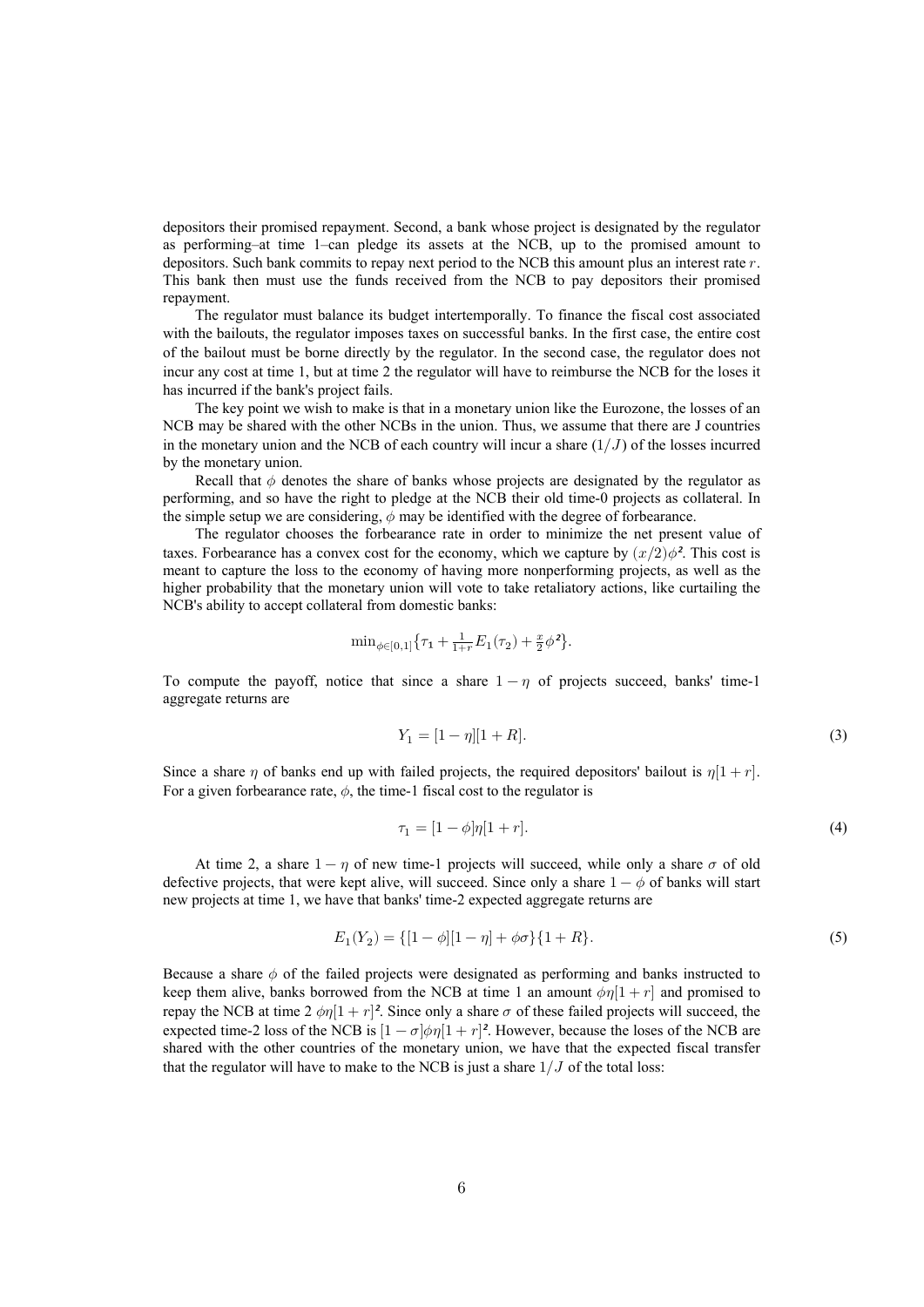$$
E_1(\tau_2) = \frac{1}{J} [1 - \sigma] \phi \eta [1 + r]^2.
$$
 (6)

It follows that the regulator's problem can be rewritten as

$$
\mathrm{min}_{\phi \in [0,1]}\{\eta[1+r] \big([1-\phi]+\tfrac{1}{J}[1-\sigma]\phi\big)+\tfrac{x}{2}\phi^2\}.
$$

The term  $\eta[1 + r]$  is the bailout that has to be given to depositors at time 1. The first term in parenthesis represent the share of the fiscal burden incurred at time 1 and the second term is the expected fiscal transfer to the NCB to cover losses due to forbearance. It follows that the optimal forbearance rate chosen by the regulator is

$$
\phi^* = \left(\frac{1}{J}[1-\sigma]-1\right)\frac{(1+r)\eta}{x}.\tag{7}
$$

The term with  $\frac{1}{J}$  reflects the open access that the regulator has to the resources of the monetary union via the NCB's rediscounting window. The greater the number of countries in the union  $(J)$ , the lower the marginal cost to the regulator of forbearing, as it will only have to pay a share  $\frac{1}{J}$  of the total cost.

If  $J$  were one, the forbearance rate would not be zero because the regulator takes into account the fact that a share  $\sigma$  of  $\eta$ -projects may be successful. If  $J = 1$  and  $\sigma = 0$ , then  $\phi^*$  would be zero.

#### 2.3 Evergreening

The term evergreening refers to loans that cannot be repaid, but a bank continues to roll over such loans to avoid recognizing the loss and having to inject equity. In our model, we can identify evergreening with the loans to projects that fail at time 1 but are allowed to survive. The share of bad projects at time 1 is  $\eta$ , and the regulator forbears on a share  $\phi$  of these nonperforming projects. Thus, in our model economy, the degree of evergreening is

$$
\Psi = \eta \phi. \tag{8}
$$

Replacing the optimal forbearance rate (7) in (8) we arrive at Proposition 1.

**Proposition 1.** In a monetary union where national central banks have the power to mint currency and to rediscount bank loans, there are incentives for banking regulators to forbear. The resulting degree of evergreening is

$$
\Psi^* = \left(\frac{1}{J}[1-\sigma] - 1\right) \frac{(1+r)\eta^2}{x}.\tag{9}
$$

Evergreening is increasing in the share of contingent losses that can be shifted to other members of the monetary union (indexed by  $J$ ) and in the degree of distress in the economy (indexed by  $\eta$ ).

We can link evergreening and output growth by noting that, in our model economy, the mean growth in output between time 2 and time 1 is given by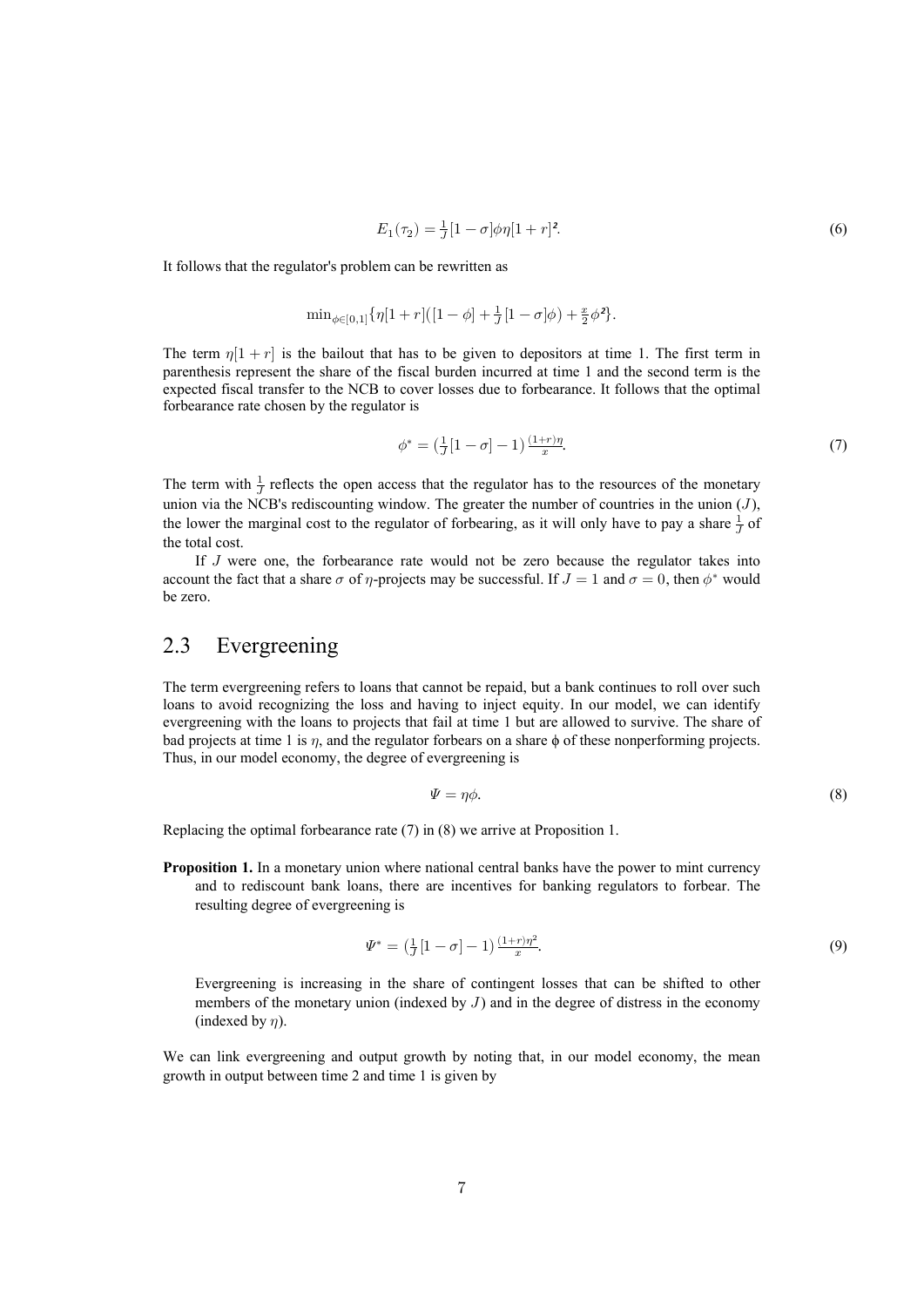$$
\frac{E_1(Y_2)}{Y_1} = 1 - \phi + \phi \sigma [1 - \eta]. \tag{10}
$$

Because there is no trend growth in our model economy, we can interpret this expression as the deviation from growth trend.

Since the forbearance rate,  $\phi$ , equals the ratio of the degree of evergreening to the proportion of unsuccessful projects, we have

$$
\frac{E_1(Y_2)}{Y_1} = 1 - \Psi \left[ \frac{1 - \sigma [1 - \eta]}{\eta} \right].
$$
\n(11)

That is, greater evergreening, leads to a larger negative gap of output growth from its trend.

#### 2.4 Price of Securities

Consider an equity-like security that confers the right to the time-2 profits of a bank that starts a fresh project at time 1– call it an N-security. Since agents are risk-neutral, the time-1 price of this N-security is

$$
P_1^{new} = \frac{[1-\eta][R-r]}{1+r}.
$$

Similarly, the time-1 price of a security (call it an O-security) that confers the right to the time-2 profits of a bank that keeps alive an unsuccessful project at time 1 is

$$
P_1^{old} = \frac{\sigma[1+R]}{1+r}.
$$

Clearly,  $P_1^{old} < P_1^{new}$  because old projects have a negative net present value, by (2). Consider now a hybrid security that combines N-securities and O-securities, in proportions  $1-\phi$ and  $\phi$ , respectively. The price of such hybrid security is

$$
P_1^{hybrid} = [1 - \phi] \frac{[1 - \eta][R - r]}{(1 + r)} + \phi \frac{\sigma[1 + R]}{1 + r}.
$$
\n(12)

One could bring the simple formulas in (11) and (12) to the data and determine the implied forbearance rate or the degree of evergreening.

#### 2.5 The National Central Bank

As we have seen, the balance sheet of the NCB is the vehicle via which the banking regulator may transfer to the Eurozone the future contingent costs of regulatory forbearance. This is because potentially bad bank loans are pledged as collateral to the NCB via the monetary rediscounting operations. By virtue of being part of the Eurosystem of central banks, each NCB can mint fresh Euros in exchange for the collateral it receives. Because any losses on the collateral will be shared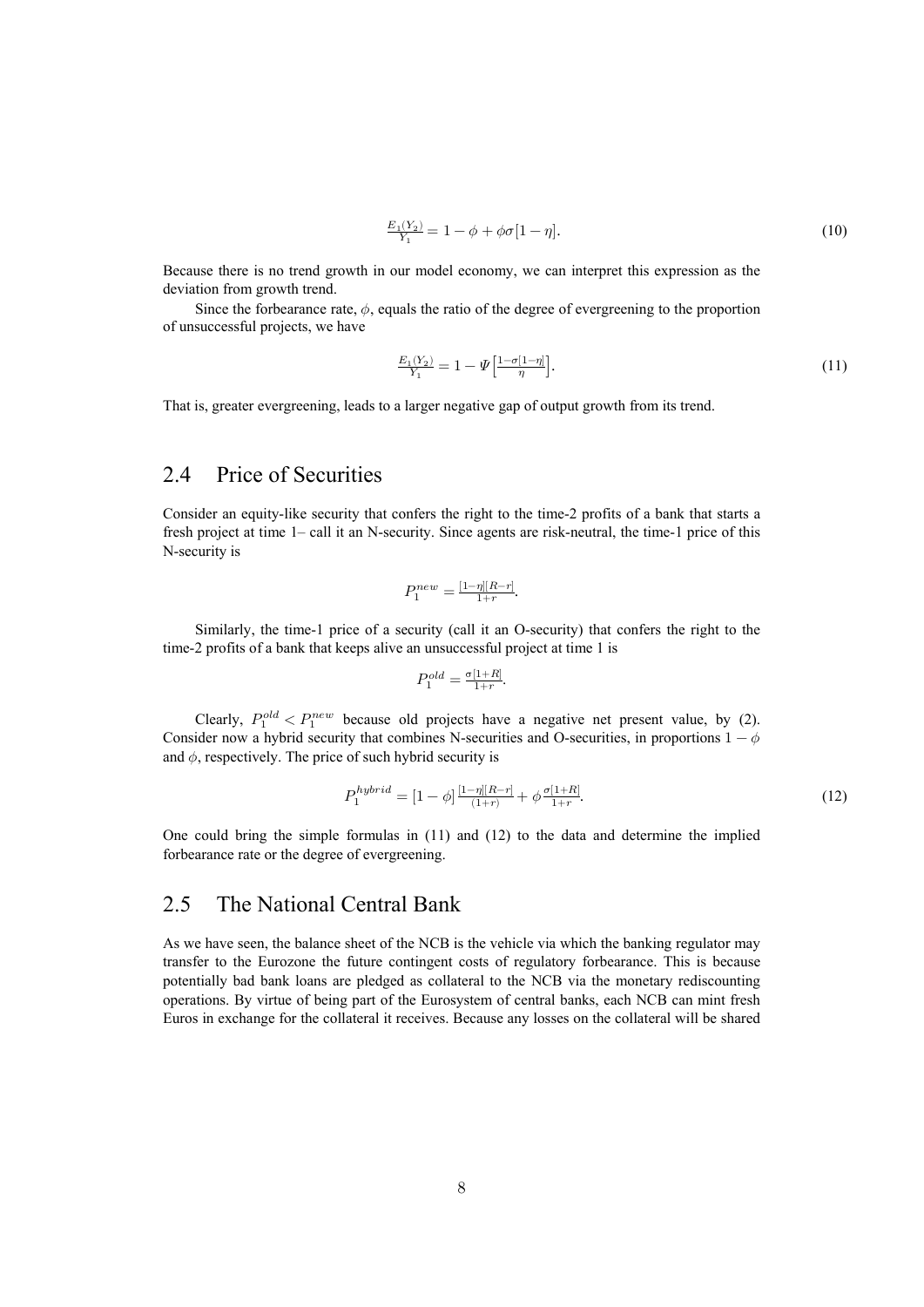with the Eurosystem, we say that the NCB has "open access" to the resources of other countries in the Eurozone.<sup>6</sup>

As in standard models, the assets of the NCB are domestic credit to banks  $(D)$  and international reserves  $(IR)$ , while the liabilities of the NCB are the currency it prints plus the excess reserves of the banking system deposited at the NCB  $(ER)$ . In the Eurozone, we should also include the NCB's so-called Target2 claims and liabilities with the Eurosystem  $(Tq2)$ :

$$
D + IR = M + ER + Tg2.
$$

Domestic credit to banks is the sum over all loans (MROs) to banks–discussed above–plus the initial domestic credit:

$$
D = D_0[1+r] + \int \gamma_i d_i.
$$

We will assume that  $IR, M$ , and  $ER$  are constant, and so the NCB budget constraint is

$$
\Delta D = \Delta T g 2.
$$

In our simple economy, the change in the NCB's domestic credit at time 1 is  $\phi\eta[1 + r]$ , where  $\phi$  is the share of failed projects  $\eta$  that are designated as performing, so that banks could borrow  $\phi n[1 + r]$  from the NCB.

Combining this equation with the evergreening index (8), we arrive at Proposition 2.

**Proposition 2.** In our model economy, the degree of evergreening is equal to the increase in the NCB's domestic credit

$$
\Delta D = \Delta T g 2 = \Psi.
$$

We would like to note that in a more complicated setup, the increase in NCB domestic credit in the model economy would include other elements in addition to evergreening. Such an economy would be populated by several power holders with the power to appropriate fiscal resources and thus have open access to the NCB's rediscounting window. Power holders relevant in the Eurozone context are the banking regulator, the fiscal authorities, and provincial governments. The fiscal authorities may be a group of agents, whose decisions determine the fiscal deficit, which has to be financed by issuing government debt, which is then purchased by banks. Banks in turn would pledge as collateral these government bonds to the NCB. Similarly, provincial governments in many countries can issue debt, which is then purchased by banks that in turn pledge them at the NCB (Spain today is a prime example; Brazil and Argentina in the 1970s and 1980s suffered this problem; Mexico, starting in year 2000).

<sup>&</sup>lt;sup>6</sup> Note that in the Euro Area part of the credit claims are accepted by explicit loss sharing, while others are de jure without loss sharing. The two exceptions from the loss-sharing rule are (i) items accepted under the national eligibility criteria, following the ECB Council's decision on December  $8<sup>th</sup>$ , 2011, and (ii) emergency liquidity assistance (ELA).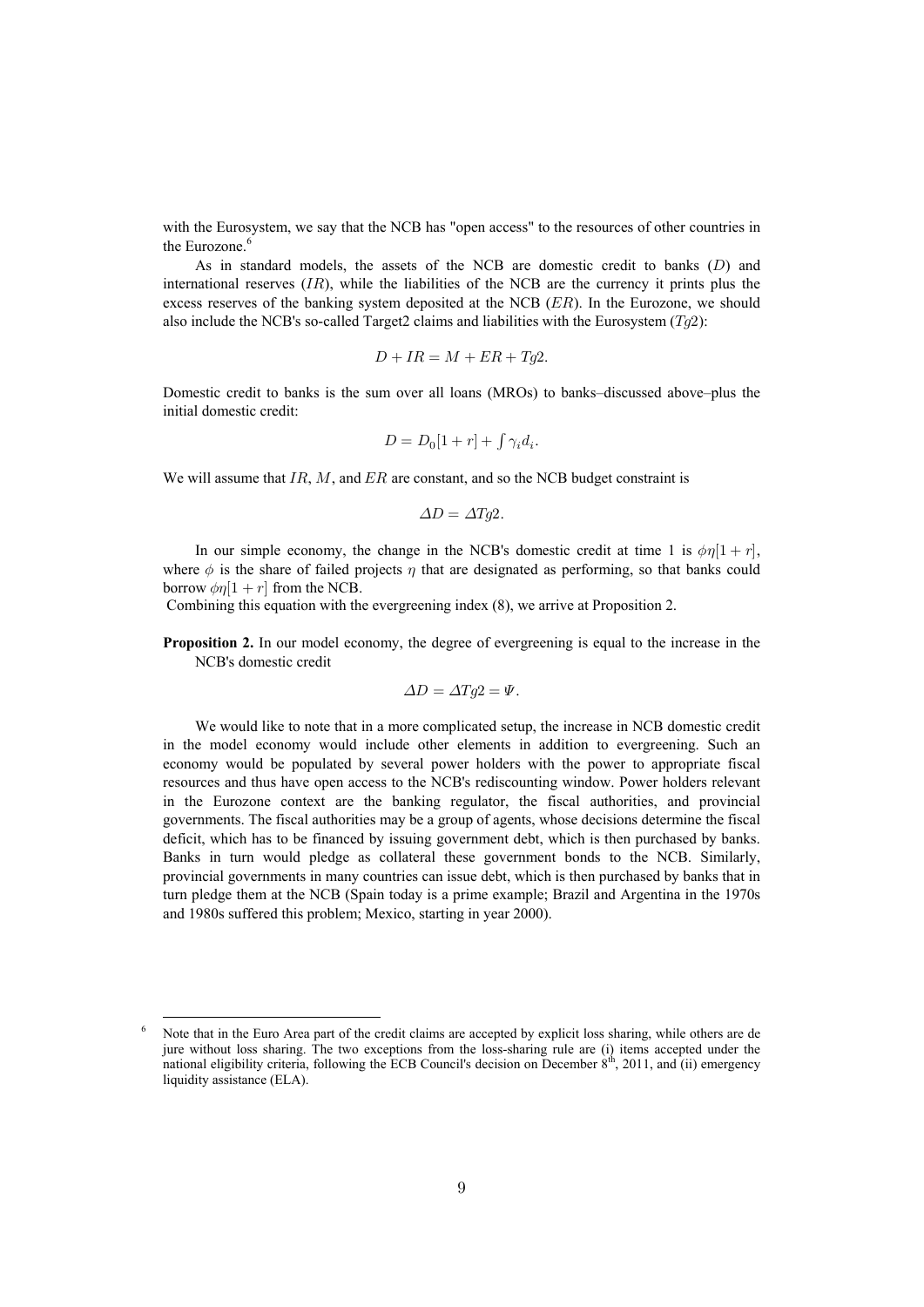#### 3 Empirical Implications of the Model

The equilibrium of the model implies that in a monetary union with a common pool problem such as the Euro Area, if the banking system is in distress, then banking regulators have incentives to forbear and declare that some NPLs are performing. In this way, the potential cost of bank failure can be shifted to the Euro Area via the Eurosystem of central banks. The result of this forbearance is that instead of writing off the bad loans, banks extend them over and over again, and so can make fewer new loans. Thus, there is an increase in evergreening, i.e. banks roll-over existing loans to near-insolvent borrower to avoid writing them off.

Here we test the null hypothesis that countries in the Euro Area are more likely to exhibit evergreening than other countries. Furthermore, within the Euro Area, our hypothesis is that countries with poorly capitalized banking systems are more likely to exhibit evergreening than other countries.

The challenge of this empirical exercise is that there exists no off-the-shelf evergreening data. To obtain a proxy for the changes in evergreening, we designed a set of questions to be added to the quarterly World Economic Survey (WES) of the Munich-based *ifo* Institute for Economic Research. The questionnaire was sent to more than 1,000 experts in 80 countries in January 2017.<sup>7</sup>

A unique feature of this dataset is the very well-informed group of participants. Currently, 31.33% of the panelists work in high-level positions for international corporations (9.86% financial, 21.47% nonfinancial); 34.82% in universities, research institutes, and think tanks; 12.83% in national ministries or agencies; 7.59% in associations or chambers; 3.93% in embassies and consulates; 2.97% in central banks; 2.36% in multilateral organizations (such as OECD and IMF); and the remaining  $4.19\%$  in medium or small enterprises.<sup>8</sup> We ask the experts four questions:

- (i) Since 2008, how has the share of nonperforming loans changed in your country?
- (ii) Since 2008, how have banks' attitudes to approving a new business loan changed?
- (iii) Since 2008, how have banks' attitudes to rolling over or extending the maturity on existing loans changed?
- (iv) Since 2012, how has the supervision of banks changed the ability to roll nonperforming loans over?

<sup>&</sup>lt;sup>7</sup> While the data is not available online, it is possible to access it in Munich, where we also produced our descriptive statistics and the regression results.

More information about the dataset can be found on the *ifo* website (doi: 10.7805/ebdc-wes-2014).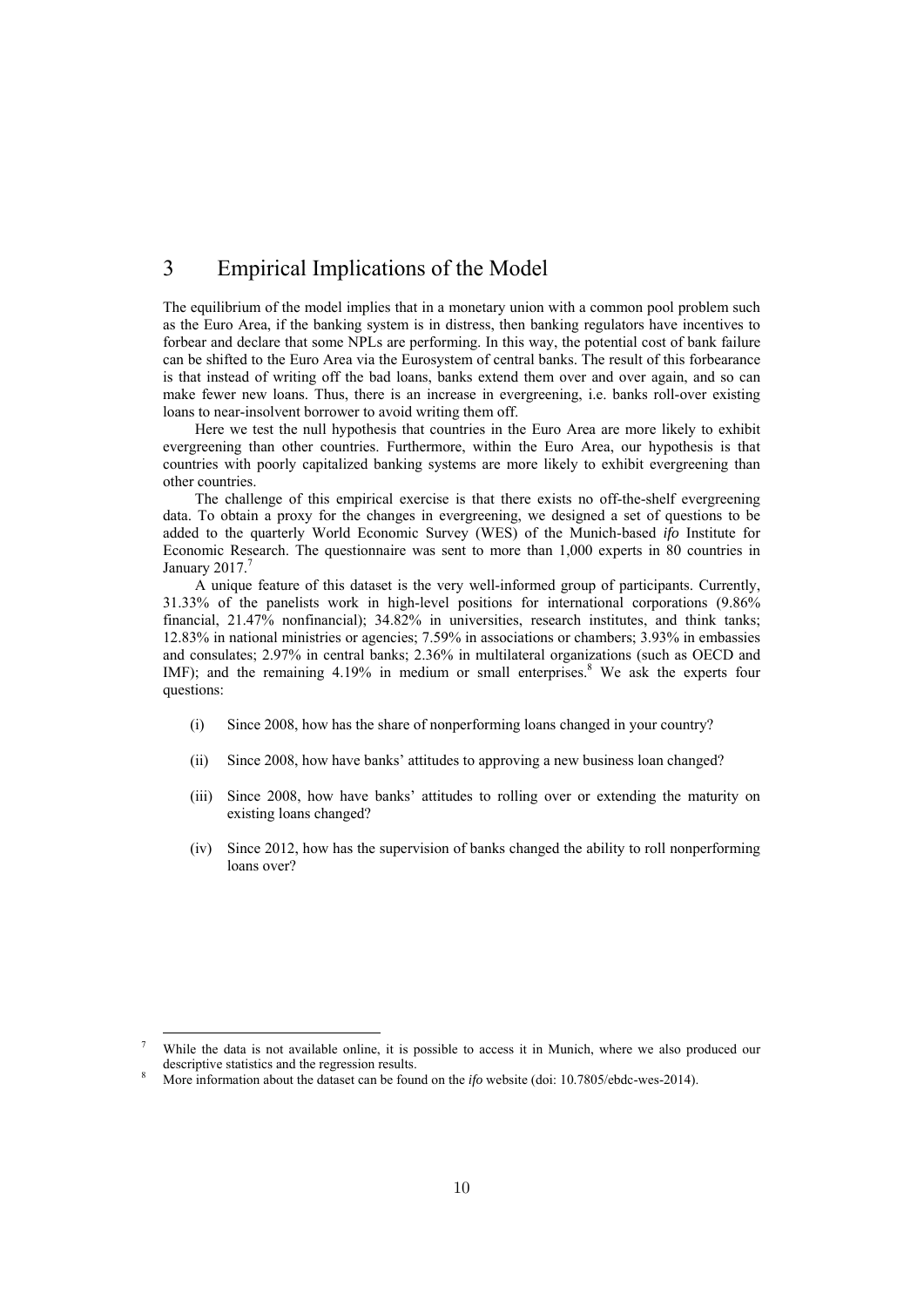#### 3.1 Nonperforming Loans

The first question on our survey addresses the NPL problem in each country. This generates a proxy for the true underlying state of the banking system. Unlike evergreening, NPLs do have an official recording and we can compare the survey participants' assessment to each country's official NPL record.<sup>9</sup>

Panel A of Figure 1 shows that officially recognized NPLs have been increasing considerably in the Euro Area. In Greece, Italy, Portugal and Spain (GIPS), on average 18.4% of loans were nonperforming in 2016, compared to only 5% in 2008. This is a very large increase compared to the Euro Area average, which currently stands at 5.4% (up from 2.5% in 2008), and in particular when compared to more stable countries within the Euro Area, like Germany, the Netherlands, Finland, and Luxembourg (DNFL), with 2.5% (up from 1.7% in 2008). But even in DNFL, NPLs are high when compared to those in the United States, where nonperforming loans have been falling since 2009 and currently make up only 1.5% of total gross loans.

Panel B of Figure 1 displays a similar pattern in the survey data. It shows the percentage of survey participants noticing an increase in the level of NPLs since 2008 in their country. A large share (70.2%) of the GIPS respondents confirms the increase in NPLs. This figure is considerably larger than in the rest of the world (41.5%), as well as in DNFL (21.7%), and it is far above the value in the United States (8.7%).

Note that the survey participants do not observe NPLs directly. They only receive a noisy signal of true underlying levels non-performing loans. Nevertheless, the dynamics of NPLs in both the survey and the official data are quite similar, thus validating the expertise of our surveyrespondents.

The GIPS are countries that are running low on capital and some banks have required multiple recapitalizations. That is, the high share of NPLs is correlated with a poor capital base. Thus, regulators are facing the trade-off that forms the core of the theoretical model: Forbearing allows a bank with high NPLs and low capital to survive the next stress test.

<sup>9</sup> The survey participants, unlike regulators, however, are not subject to the political pressure and institutional incentives for underreporting.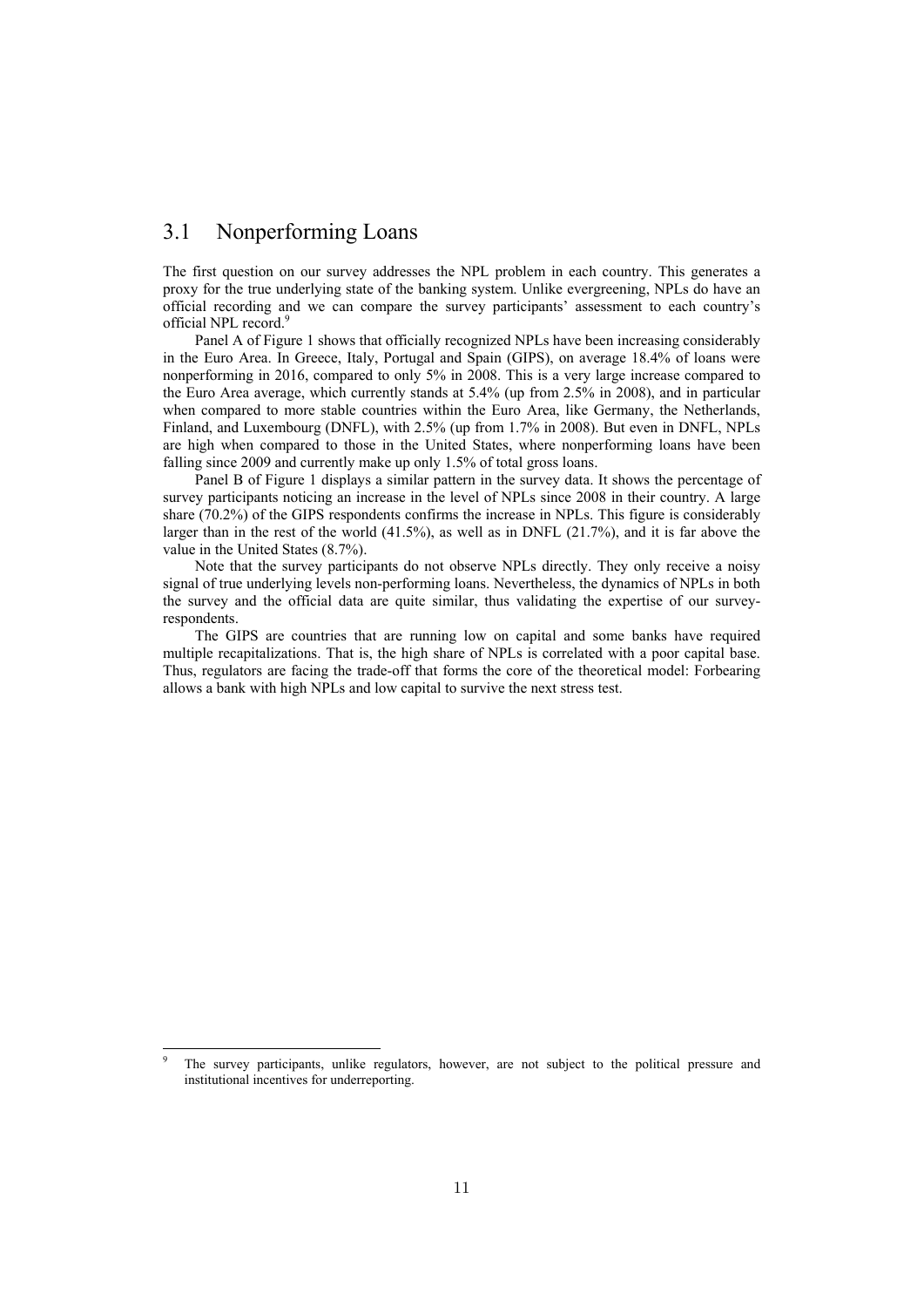

Sources: World Bank WDI (FB.AST.NPER.ZS), World Economic Survey 01/2017.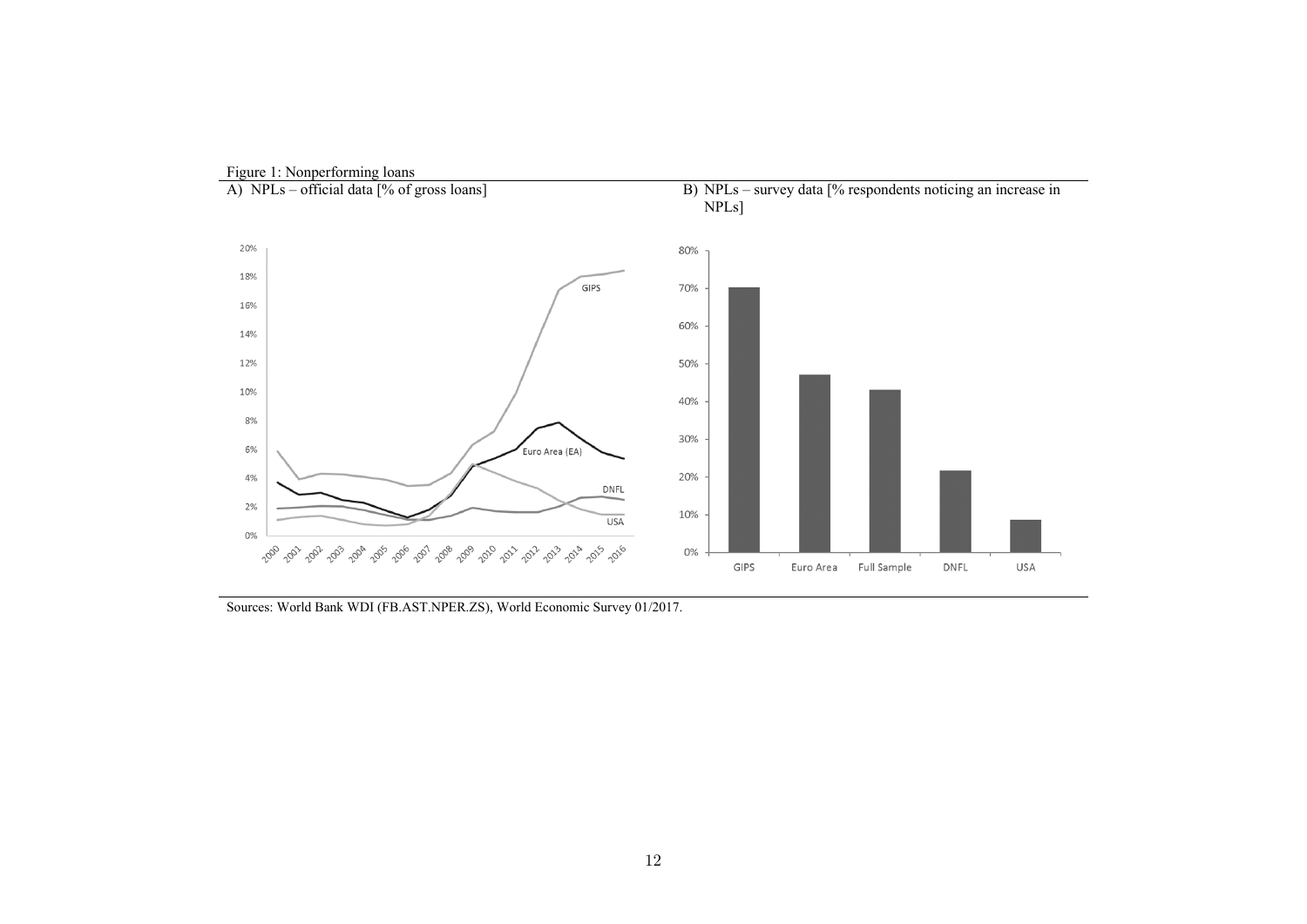#### 3.2 Proxies for Evergreening

We construct an evergreening index (EG index) using Questions 2 and 3, regarding the banks' credit policies*.* If banks and regulators indeed adhere to an evergreening strategy, it should have become relatively easier to roll an existing (potentially nonperforming) loan over than to receive a new one. We therefore take the differences in the answers to these two questions as our evergreening proxy.

Figure 2 shows that there are notable differences between different subgroups of countries. In the Euro Area, we see a larger increase  $(25.5%)$  than in the rest of the world  $(19.2%)$ .<sup>10</sup> This difference is particularly striking when comparing the Euro Area to the United States (13.9%). We also observe an asymmetry within the Euro Area: The phenomenon of evergreening is more pronounced in Greece, Italy, Portugal and Spain (28.6%) than in Germany, Netherlands, Finland and Luxembourg (20.5%). The clearest difference is observable when using our banking-distress index, generated from Question 1 of the survey. Experts within the Euro Area observing high banking distress, also observe the largest increase in evergreening (31.7%).





Notes: The figure shows the micro index of evergreening. The construction is discussed in the text. Data source: World Economic Survey 01/2017, authors' calculations.

<sup>&</sup>lt;sup>10</sup> We assume that each expert receives a noisy signal of the evergreening change, with different previsions. A greater evergreening increase suggests a higher mean of the noisy signal, making the expert more likely to give responses to the credit questions that imply evergreening.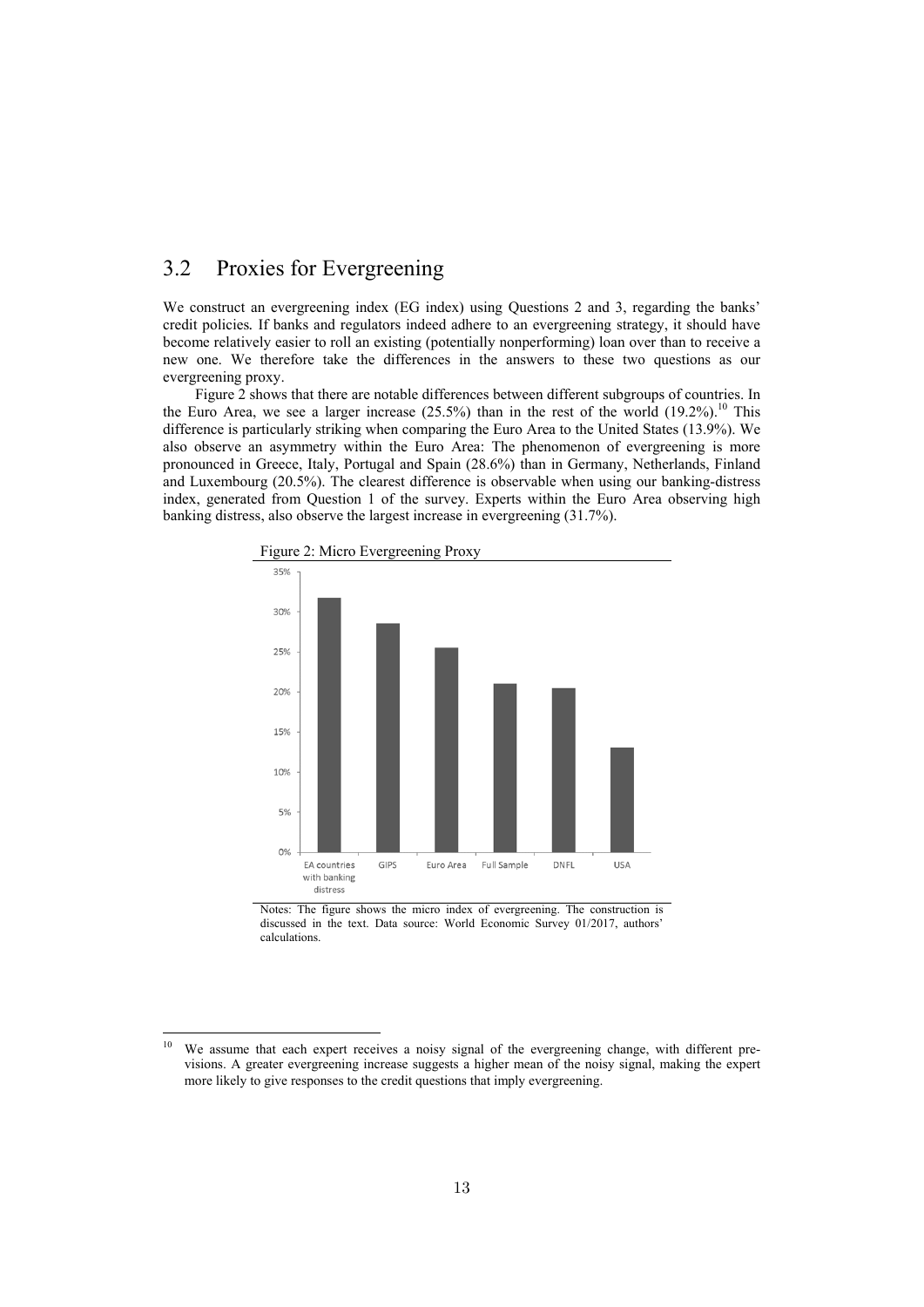To validate our survey-based EG index, we construct a second proxy, based on bankbalance-sheet data from the ECB. The idea is to compare the data on new loans with the changes in total loans. This is feasible because, in 2003, the member countries of the Eurosystem established a new common database on new loans to enterprises.<sup>11</sup>

As illustrated in Panel A of Figure 3, this data shows that new lending in the Euro Area has dried up since the onset of the crisis. Remarkably, however, total outstanding loans have not fallen substantially. This suggests that some of the existing loans must have been extended or rolled over. The gap between the two series, the change in total loans minus new loans, is therefore our evergreening proxy.



Figure 3: New Lending and Evergreening in the Euro Area



The trend reversal that occurred around 2008/9 is certainly striking. Prior to the crisis, new loans were increasing more rapidly than the change in total loans; since the crisis, this relationship has been reversed. Our evergreening proxy, depicted in Panel B of Figure 3, displays a clear trendbreak, which interestingly coincides with the beginning of the ECB's full-allotment policy.

<sup>&</sup>lt;sup>11</sup> When this dataset was established in 2003, it included about 1,800 institutions, more than 80% of the total business volume (see the ECB's inaugural press release, 10 December 2003, and the accompanying presentation by Steven Keuning, Director General, Statistics). It is important to note that the two concepts, "new loans" and "total loans," are not from a common database. The total loans are a comprehensive statistical recording, while new loans are an estimate based on a sample of banks.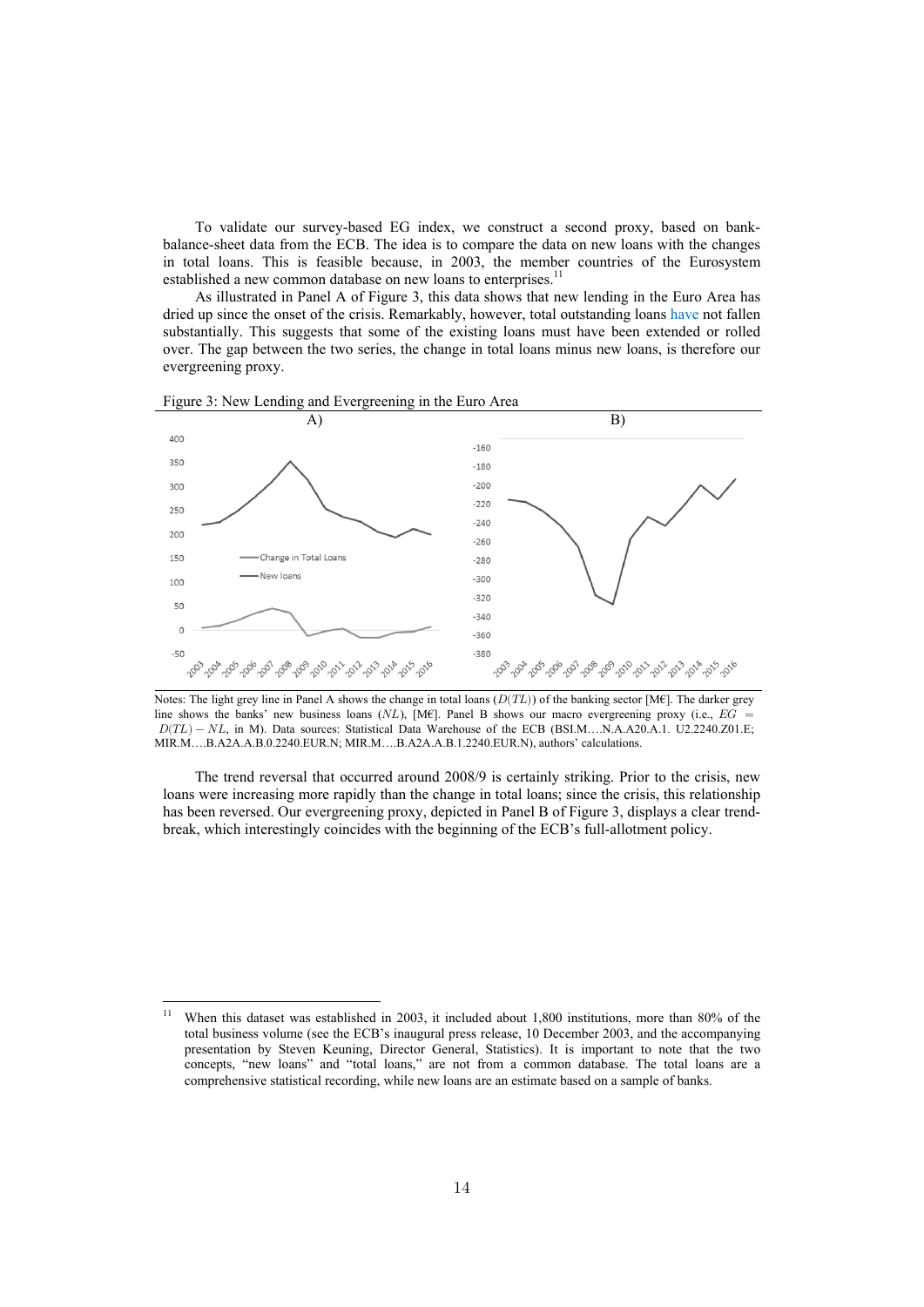

Notes: Panel A shows banks' new loans  $(NL)$  and the change in total loans  $(D(TL))$  for the crisis countries (Italy, Portugal, and Spain). Panel B shows the same for Germany, Finland, and the Netherlands. Panel C depicts our macro index of evergreening  $(EG = D(TL) - NL)$  for Italy, Portugal and Spain. Panel D shows the same index for Germany, Finland, and the Netherlands. Data are unavailable for Greece and Luxembourg. All data in M€. Data sources: Statistical Data Warehouse of the ECB (BSI.M….N.A.A20.A.1.U2.2240.Z01.E; MIR.M….B.A2A.A.B.0.2240.EUR.N; MIR.M….B.A2A.A.B.1.22 40.EUR.N), authors' calculations.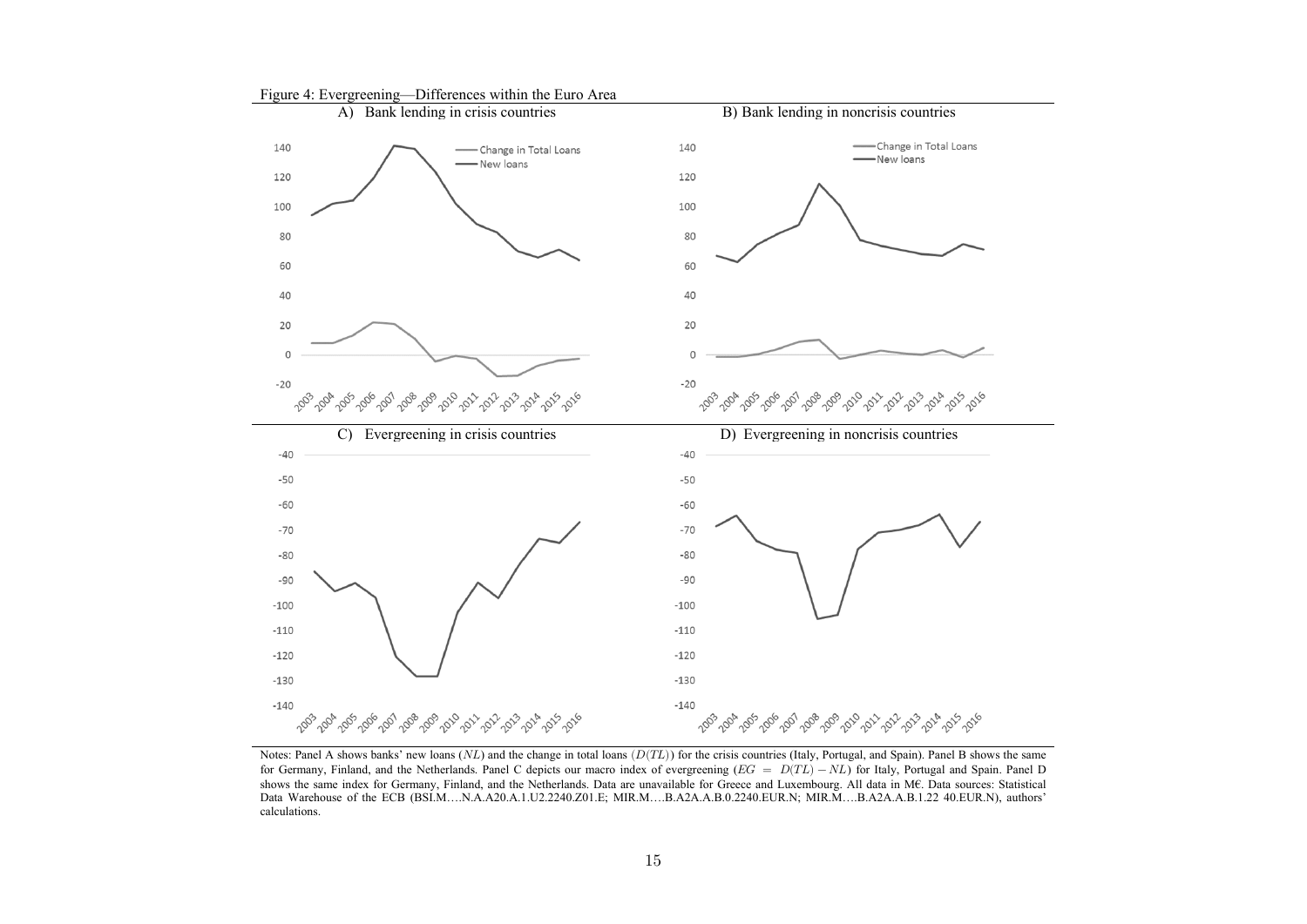We now compare subgroups of countries in the Euro Area to see where evergreening has been increasing most strongly since the beginning of the financial crisis in 2008. Our survey-based index showed that in the GIPS there was a stronger increase in evergreening than in the rest of the Euro Area.

Panels A and B of Figure 4 document that a similar pattern is also observable in the balance sheet data: New lending has declined in both crisis and noncrisis countries in the Euro Area, but the decline in the crisis countries is considerably more pronounced. Panels C and D of Figure 4 show that the gap between new loans and the change in total loans has also increased more rapidly in the crisis countries since 2008. Furthermore, it continuously increased up to 2016 (with only a small correction in 2011–2012), while in noncrisis countries, most of the adjustment was complete by 2010.

A shortcoming of this index is that we can only construct it for Euro Area countries, not for the rest of the world. The new-loan data set is comparable only within the Euro Area and has been recorded only since 2003. At the country level, the data are quite incomplete and unbalanced. Nevertheless, the index is helpful to do the validation exercise of our survey-based proxy, as rigorously as possible.

#### 3.3 Regression analysis

To test whether the differences between subgroups of countries that we observed in Figure 2 are statistically significant, after controlling for other factors, we analyze the survey data in a crosssection multivariate probit regression. The full empirical specification of our model is given by

$$
EG_i = \alpha + \lambda_1 EA_i + \lambda_2 BD_i + \lambda_3 (EA_i \times BD_i) + \beta_1 C_i + \beta_2 X_i + \varepsilon_i,
$$
\n(13)

where  $EG_i$  takes the value 1 if a respondent, i, believes the banks' attitudes towards giving new business loans has become more restrictive since 2008 than their attitudes towards rolling over existing loans;<sup>12</sup>  $EA_i$  is a dummy variable capturing membership in the Euro Area; Banking Distress  $(BD<sub>i</sub>)$  captures whether the respondent perceived an increase in NPLs in her country since 2008;  $C_i$  is a vector of control variables including the short-term interest rate, bankingsector-specific credit constraints, present economic situation and perceived capital shortages $13$  and the vector  $X_i$  contains a set of extended control variables capturing the respondents' evaluation of different potential obstacles for lending growth in their country (including government policy, competitiveness, inflation, foreign debt, etc.). These control variables also come from the WES survey and are regularly asked of all participants.

In our model economy, forbearance and evergreening arise in economies that have open access to the fiscal resources of other countries in a monetary union. Furthermore, the degree of evergreening depends on both the true share of underlying unsuccessful projects in the economy which in turn determines the capital base of the banking system—and the rate of forbearance

<sup>&</sup>lt;sup>12</sup> Technically, the probit model links our binary variable  $EG_i$  to an unobserved continuous variable  $EG_i^*$  by an index function  $EG_i = 1[EG_i^* > c]$ . In order to standardize the threshold value to be zero,  $c = 0$ , we include a constant in equation (10). Furthermore, the error term is assumed to follow a normal distribution,  $\varepsilon_i \sim N(0, \sigma)$ , accounting for country-specific standard errors,  $\sigma = \sigma$ (country). The homoscedasticity-tests reported in Table 2 confirm the standard errors to vary across countries.

Parameters are estimated using Maximum-Likelihood.<br><sup>13</sup> See, for instance, Louzis et al. (2012) and references therein.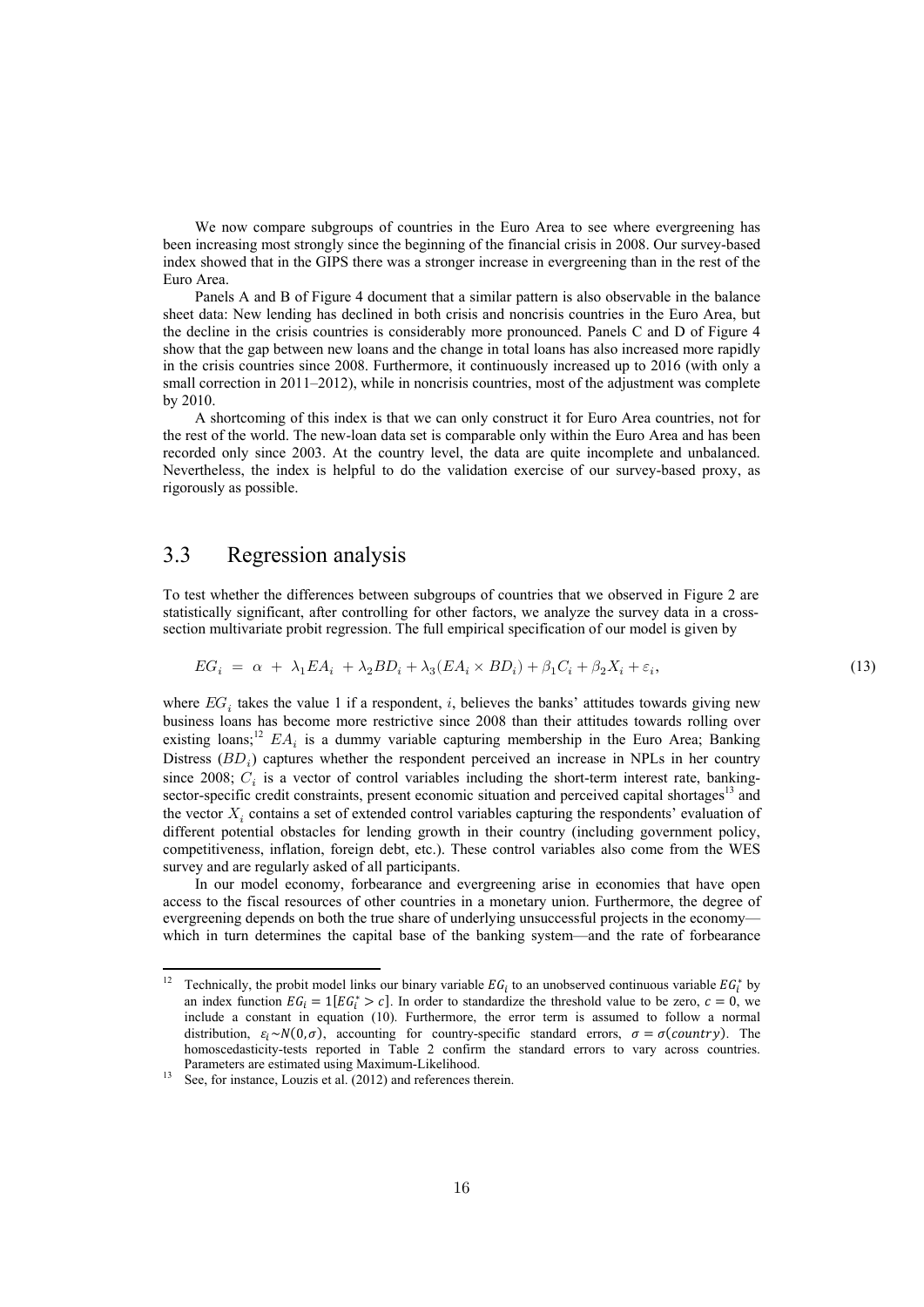chosen by the regulator. In our regression, the Euro Area dummy variable  $(EA)$  proxies for the existence of open access at the ECB and the  $BD$  dummy variable is a proxy for banking distress and the true share of bad projects in the economy.

The model predicts a positive correlation between evergreening and the EA dummy, and a positive correlation between evergreening and banking distress interacted with the EA dummy, even when controlling for other factors, such as the interest rate. As we can see in Table 2, both hypotheses are not rejected in the regressions. Respondents from the Euro Area are 11.0% percentage points (pp) more likely to recognize an increase in evergreening compared to non-Euro Area respondents (Column 1) and experts in countries with high banking distress are also more likely to report evergreening (Column 2). These differences are statistically significant at the 1% level. Looking at the interaction between our BD and EA dummy variables, we also find a statistically significant difference between BD countries in the Euro Area and BD countries in the rest of the world (Column 3). This difference is economically important and statistically significant. Respondents from BD countries in the Euro Area are 19.7pp more likely to report evergreening than respondents from the rest of the world.

In Columns 4–6, we add several other control variables. The interaction between high BD and EA, however, remains statistically significant at the 1% level in all the regressions. In Column 4, we include bank-specific credit constraints, evaluations about the countries' present economic situation, expected changes in the short-term interest rate, and the severity of capital shortages. In Column 5, we further add expected long-term interest rates, and assessments of the severity of different factors for the respondent's country: competitiveness, government policies in general, insufficient demand, and inflation. Including all variables at once, none of these controls seems to be of great importance in explaining evergreening.

As a robustness check and in the absence of clear theoretical predictions about some of the control variables, we estimate equation (10) following a stepwise-regression strategy. The interaction term capturing respondents of high-BD Euro Area countries remains positive and statistically significant at the 1% level, albeit with a slightly lower coefficient: Being a respondent of this group increases the probability of acknowledging evergreening by 17.8pp. Another important determinant of evergreening seems to be the short-term interest rate. It may be more attractive for banks to roll old loans over than to give new ones when a decrease of the interest rate can be foreseen. The coefficient of short-term interest expectations is consistent with this reasoning. Respondents expecting a decrease in interest rates, have a 4.5pp higher probability of experiencing evergreening. Interestingly, long-term interest rate (i.e. 10-year government bonds) expectations are inversely related to evergreening. Respondent expecting a decrease in government bond rates, also are 4.7pp less likely to observe evergreening. Lastly, respondents evaluating the present economic situation as "bad" are also more likely to observe evergreening (5.1pp). This is plausible, as evergreening is a crisis phenomenon.

In sum, evergreening in the Euro Area, in particular in countries with high banking distress, cannot fully be explained by standard variables such as the present economic situation, expected interest rate changes, or country-specific credit constraints. Our results are thus consistent with evergreening being a rather distinct problem of the Euro Area. The unobserved degree of regulatory forbearance appears to be a plausible explanation for this empirical finding.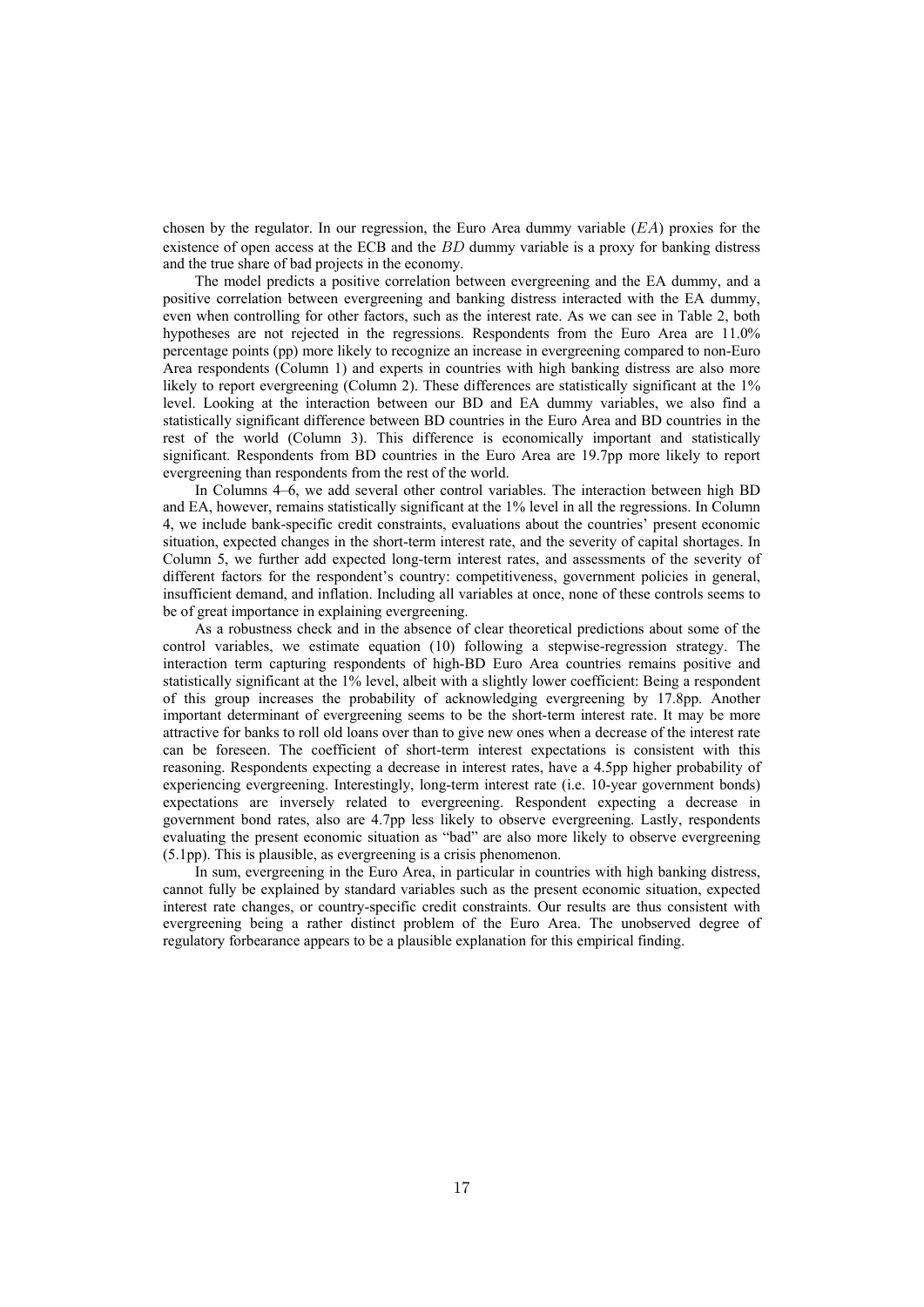| Dependent variable: Micro-level evergreening index    |            |            |            |            |            |                         |
|-------------------------------------------------------|------------|------------|------------|------------|------------|-------------------------|
| Variables                                             | (1)        | (2)        | (3)        | (4)        | (5)        | Stepwise-<br>regression |
| EA                                                    | $0.110***$ | $0.092***$ | $0.093***$ | $0.115***$ | $0.109**$  | $0.099***$              |
|                                                       | (3.50)     | (2.91)     | (2.92)     | (3.24)     | (2.55)     | (3.14)                  |
| <b>BD</b>                                             |            | $0.105***$ | $0.105***$ | $0.067**$  | $0.089**$  | $0.081***$              |
|                                                       |            | (3.79)     | (3.81)     | (2.02)     | (2.48)     | (2.76)                  |
| $EA \times BD$                                        |            |            | $0.197***$ | $0.186***$ | $0.210***$ | $0.178***$              |
| (full effect)                                         |            |            | (22.24)    | (14.92)    | (13.53)    | (18.71)                 |
| Standard controls:                                    |            |            |            |            |            |                         |
| Credit constraints                                    |            |            |            | $-0.002$   | $-0.002$   |                         |
|                                                       |            |            |            | (0.10)     | (0.09)     |                         |
| Present economic situation                            |            |            |            | $0.053**$  | $0.059*$   | $0.051**$               |
|                                                       |            |            |            | (2.19)     | (1.94)     | (2.48)                  |
| Short-term interest rates                             |            |            |            | 0.034      | 0.044      | $0.045*$                |
|                                                       |            |            |            | (1.36)     | (1.35)     | (1.68)                  |
| Perceived capital shortage                            |            |            |            | 0.023      | $-0.008$   |                         |
|                                                       |            |            |            | (1.06)     | (0.31)     |                         |
| Extended controls:                                    |            |            |            |            |            |                         |
| Problem: Competitiveness                              |            |            |            |            | 0.009      |                         |
|                                                       |            |            |            |            | (0.39)     |                         |
| Long-term interest rates                              |            |            |            |            | $-0.042$   | $-0.047*$               |
|                                                       |            |            |            |            | (1.43)     | (1.93)                  |
| Problem: Government policy                            |            |            |            |            | $-0.026$   |                         |
|                                                       |            |            |            |            | (1.11)     |                         |
| Problem: Insufficient demand                          |            |            |            |            | $-0.028$   |                         |
|                                                       |            |            |            |            | (0.32)     |                         |
| Problem: Inflation                                    |            |            |            |            | $-0.001$   |                         |
|                                                       |            |            |            |            | (0.37)     |                         |
| Further controls (foreign debt, deficits, corruption, | No         | No         | No         | No         | Yes        | No                      |
| trade policy, expected growth, from WES survey)       |            |            |            |            |            |                         |
| Null: Homoscedasticity (p-value)                      | 0.006      | 0.023      | 0.022      | 0.010      | 0.007      | 0.004                   |
| <b>Observations</b>                                   | 939        | 939        | 939        | 736        | 660        | 913                     |

Table 2: Determinants of Evergreening in Survey Data

Notes: Estimated values are marginal effects at the variables' means except for dummy variables, where the change in the predicted probability for a discrete change from zero to one is reported. Absolute Z-statistics are reported in parentheses, except for the (EA  $\times$ BD) interaction, where the appropriate test-statistic follows a  $\chi^2$ -distribution. The last line reports the results of a homoscedasticity-test on whether standard errors are similar across countries. Statistical significance is indicated by \* *p*<0.1, \*\* *p*<0.05, and \*\*\* *p*<0.01. Data sources and variable construction: see Section 7.1 of the data appendix.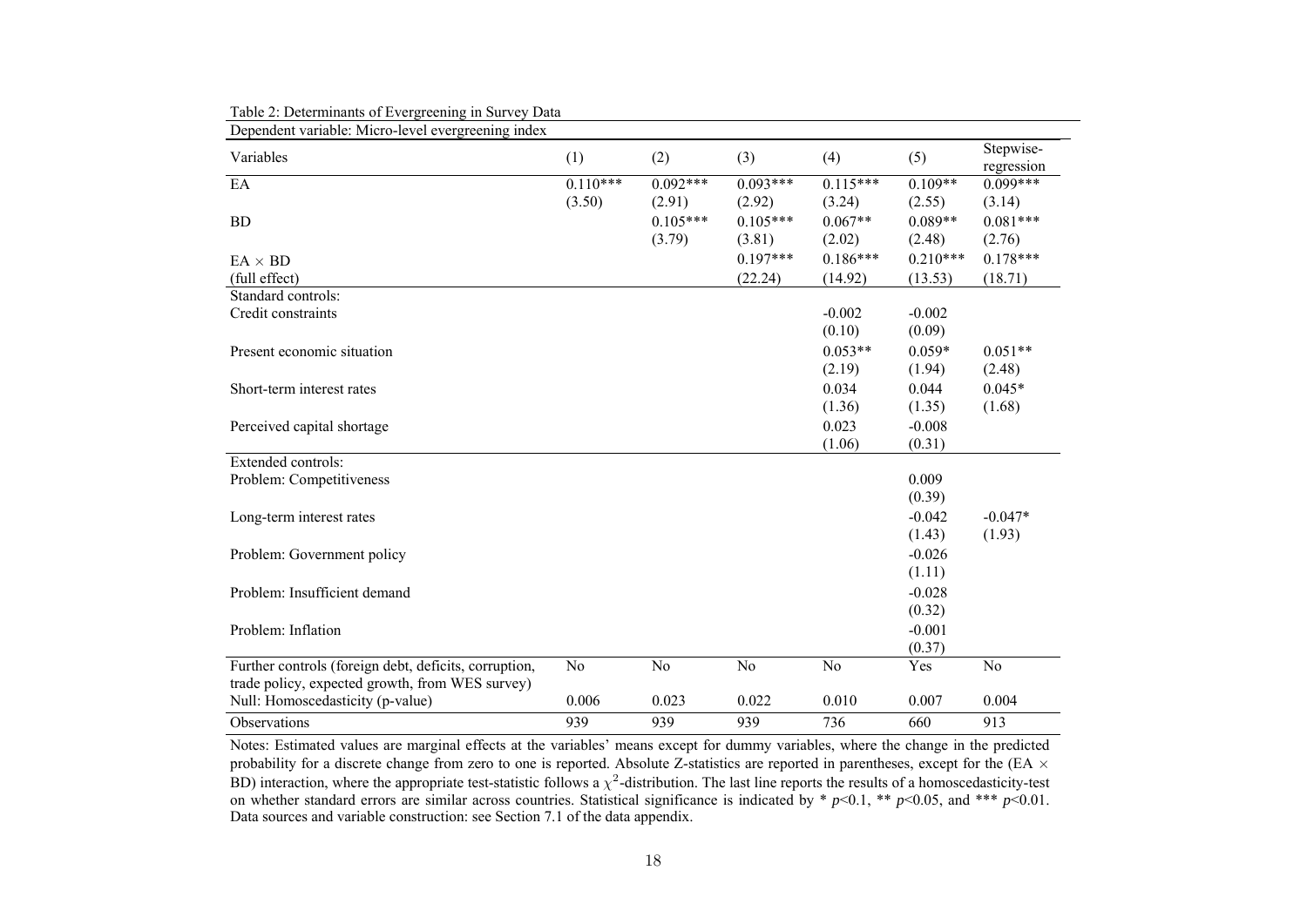#### 3.4 The Impact of Reforms

Finally, we asked the survey participants whether they think that supervision has changed the ability to roll NPLs over in their country. Their responses are summarized in Figure 5 below. While there seems to be some effect of recent changes in banking supervision, roughly 40% of respondents in the Euro Area believe those changes have not prevented evergreening (or even facilitated it).

Again, we observe differences across countries. The share of experts who believe the supervision reforms were ineffective was smallest in the GIPS. Also in DNFL, the share was smaller than in the rest of the world.



Figure 5: Were Supervisory Reforms Effective?

Note: The graphs shows the portion of respondents saying it is less difficult or unchanged to roll nonperforming loans over. Source: World Economic Survey 01/2017.

#### 4 Literature Review

The most well-known example of evergreening comes from Japan (see Peek and Rosengren, 2005). It is often argued that it played a major role in explaining the Japanese economic slowdown after the early 1990s' asset-price collapse. This is demonstrated in an early contribution by Caballero et al. (2008), which used the term "zombie lending." In a creative destruction model, they show how zombie lending keeps unproductive firms alive, creates credit constraints on healthy firms and, thus, slows economic growth. The results are empirically validated in industry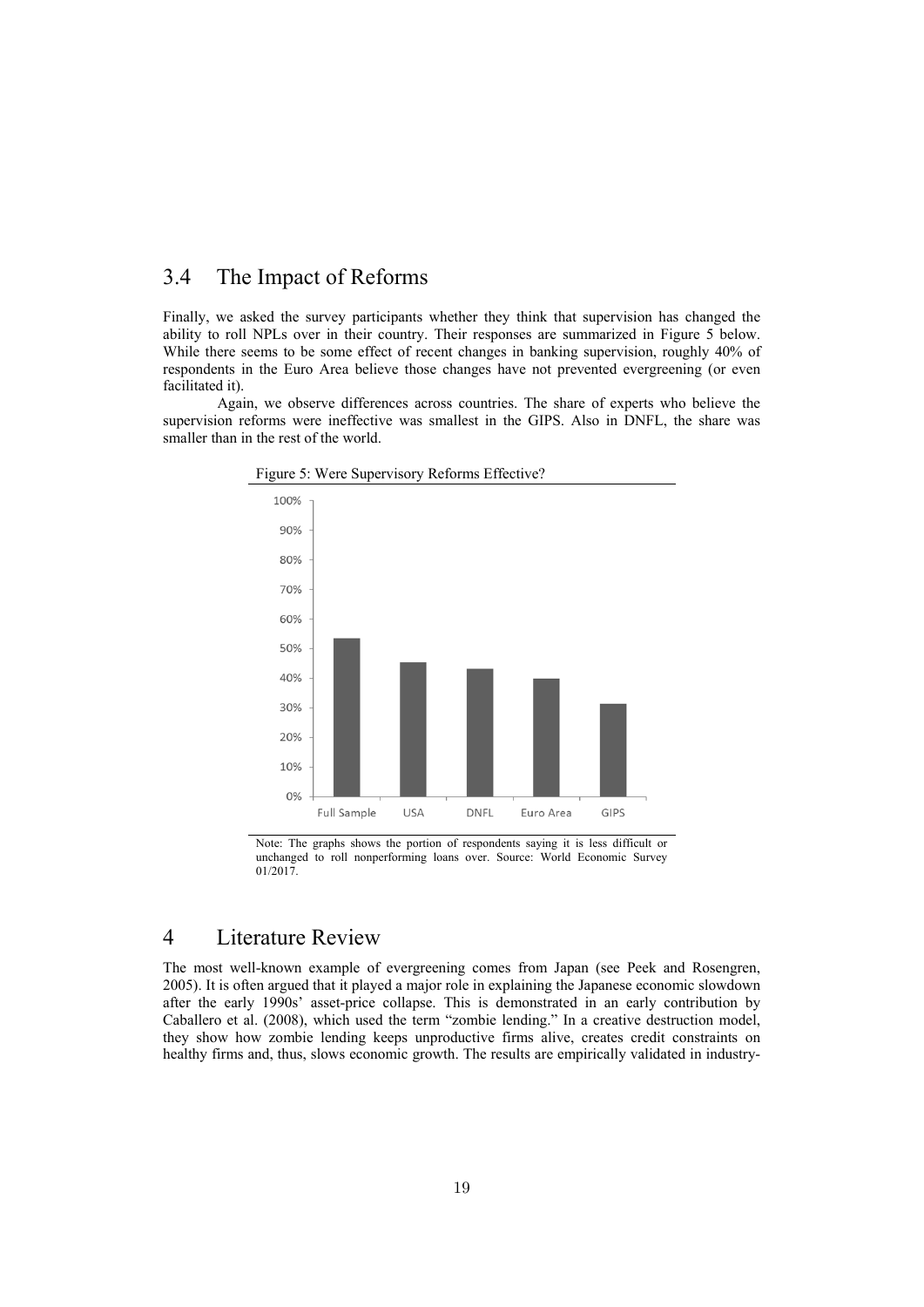level dataset explaining sectoral productivity, investment, and unemployment. For an application of their approach to the Euro Area, see Acharya et al. (2017).

While Caballero et al. (2008) focus on evergreening's macro implications, we aim to construct a direct proxy of evergreening during the Euro crisis. Caballero et al. (2008) measure evergreening using implicit interest rate subsidies to unproductive firms. We define evergreening as the degree to which banks roll existing loans over rather than giving out fresh ones. To our knowledge this is the first attempt to create a direct proxy of evergreening for a large set (80) of countries.

Sinn (2003) models externalities among regulators with regard to capital requirements. He argues that the same reasons for regulating the banking system in the first place arise again when regulators compete with each other. In a domestic economy, banks have an incentive to hold too little capital because of the asymmetric information on the quality of their assets. Regulators, in turn, have an incentive to regulate the domestic banking system too little, when competing with other regulators. While the two models have in common that national regulators can generate negative externalities for others, they differ in the sense that neither the institutional aspects of the currency union, the link to money creation, nor the political economy aspects are included in Sinn's model.

Externalities in currency unions have also been modeled by Aizenman (1992), who focuses on the distribution of seigniorage, with special reference to the former Yugoslavia. In Yugoslavia, regional branches of the central banking system could divert seigniorage profits for their region. Aizenman models the inefficiency of this institutional setting, which has similarities to the European setting. Unlike Sinn (2003), Aizenman (1992) actually models the competition among decision makers within a monetary union and the associated losses in welfare. Compared to our model, he does not consider the link to regulatory forbearance and the specific institutional aspects of the Euro Area.

Casella (1992) argues that small open economies would not join a monetary union unless there was an asymmetric distribution of power. The small countries in her model anticipate a disproportional influence, compared to their size, which helps to transfer seigniorage revenues in their favor. This effect is present in the institutional arrangements of the Euro Area and it is implicitly present in our model where any countries can use regulatory forbearance to shift costs to the ECB.

In Alesina and Drazen (1991), distortionary taxation creates a bias to not balance the budget and place the burden on others. The cost of bank resolution in our model can be interpreted abstractly to have a similar role as the distortionary taxation in their model. Policymakers try to avoid this cost by delaying stabilizations, generating an inefficient solution compared to a unitary decision maker.

Finally, some papers have theoretically modeled the impact of voting power on long-term inflation, starting from a Barro–Gordon-type setting on inflation bias. An early paper that pointed out that regional interests may lead to inefficient monetary policies, by analyzing the voting power of the ECB council, was von Hagen and Süppel (1994). Dinger et al (2014) take their model as a motivation to illustrate the inflation bias in the Euro Area arising from the fact that the long-term consequences of inflation—in an integrated economy—will be spread across countries.

This analysis is not limited to Europe; the US Federal Reserve system has been analyzed in a similar context (see Friedman and Schwartz, 1963; Eichengreen, 1990). The authors analyzed the great depression in the early 1930s and found that the regional Federal Reserve branches had the ability to pursue regional policies, prolonging the great depression. It is argued in their papers that the introduction of the Federal Open Market Committee in 1935 was important to shifting the power back to the center. Bordo and Schwarz (1999) provide an overview of monetary policy regimes and their economic performance in economic history.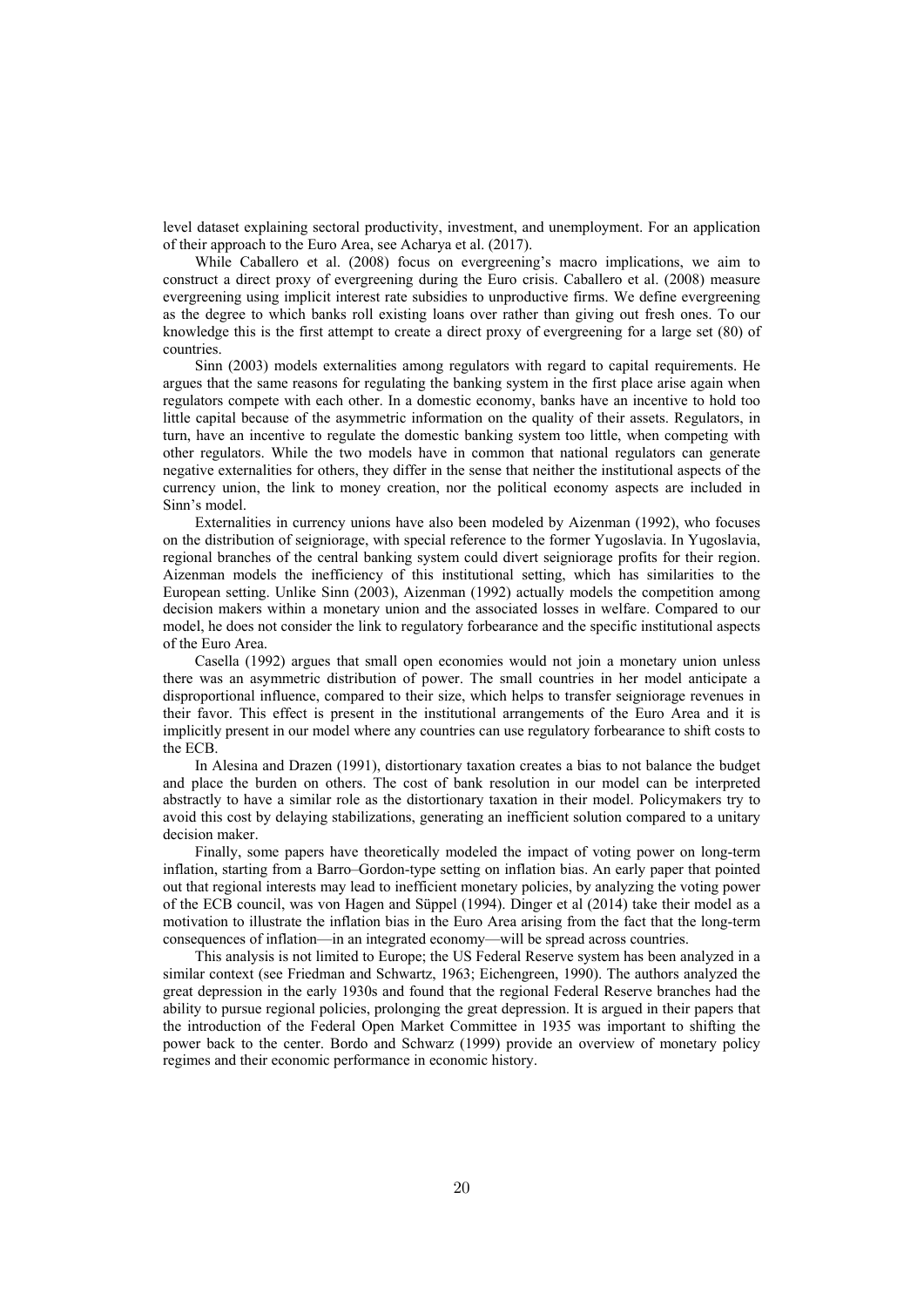#### 5 Macroeconomic Implications

The model predicts that within a monetary union, after an adverse external shock, countries facing a forbearance trade-off should experience a larger increase in refinancing credit and should have larger Target2 deficits. As we document below, these patterns are exhibited in the Euro Area, a group of countries that all experienced an adverse external shock to their banking systems, have a common monetary policy, but differ in their degree of banking distress due to different initial capital bases.

Panel A of Figure 6 illustrates the evolution of MROs since the introduction of the monetary union. They have been increasing since the introduction of the full-allotment policy. And as collateral requirements were reduced and NCBs decided to accept additional credit claims in 2011, they have been growing at a fast pace. After 2012, MROs initially reverted to a declining path. But more recently, following the financial turmoil in Greece 2014/15 and more recently in Italy 2016/17, they have been increasing again. In 2015, Greek banks had borrowed  $\epsilon$ 90 bn—about half of GDP—from its central bank. In 2016/17, Italian banks have borrowed more than  $\epsilon$ 100 bn, 5.9% of GDP, and Spanish banks had borrowed more than  $640$  bn, 3.5% of GDP. At the time of this writing, MROs in both Italy and Spain are again growing.

Panel C of Figure 6 shows that shortly after MROs started to decline, the ECB initiated its expanded asset-purchase program, also known as QE. Thus, at the same time that banks were repaying their central-bank loans, the ECB purchased assets from them, which in part gave banks the liquidity that was needed to repay the LTROs to the NCBs, without touching the NPLs and evergreened loans on their balance sheets. In the last two years, the QE program has been the strongest driver of the total expansion of the ECB balance sheet. As Panel B shows, MROs and QE purchases taken together display an increase of about  $\epsilon$ 1 trillion since the introduction of the monetary union—about 10% of GDP in the Euro Area's member countries.

Confirming the prediction of our model, the cumulative Target2 balances,  $14$  displayed in Panel D, were highly correlated with the total monetary expansion (MROs plus QE purchases). The total value of the Target2 liabilities of the GIIPS has also increased by about  $\epsilon_1$  trillion and displays a nearly identical time path. The correlation between the two time series is 0.978. Thus, nearly none of the monetary expansion during the crisis was directed to finance domestic investment. Instead it was used for either financing current account deficits, repayments of international loans, or outright capital flight within the Euro Area.

See Sinn and Wollmershäuser (2012) for this interpretation.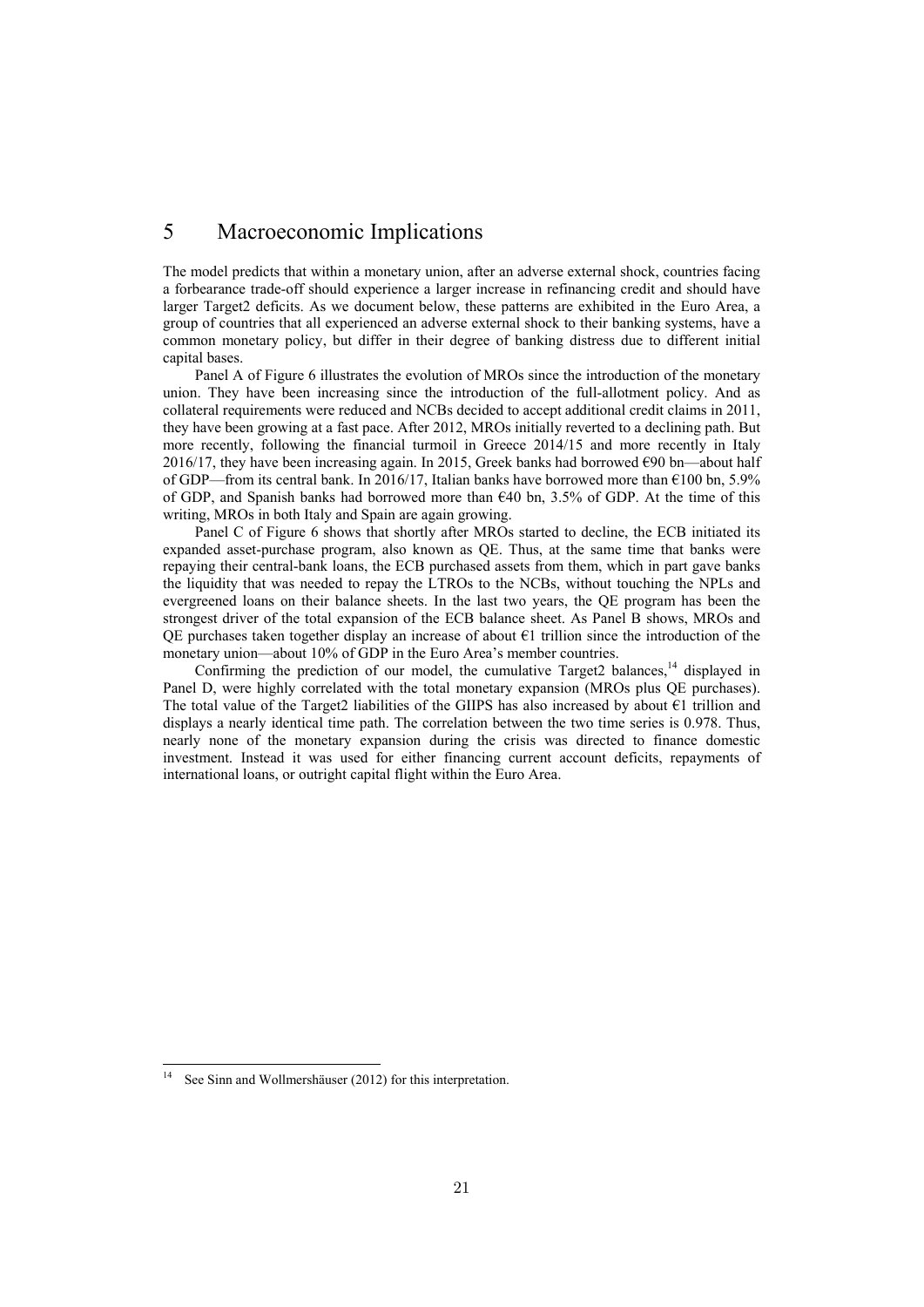

Figure 6: Target2-balances are driven by central bank credit and QE

Notes: Total discretionary expansion is the sum of central bank's claims on MFIs and general governments of the crisis countries. Data source: ECB Statistical Data Warehouse (Codes: BSI.M….N.N.A20.A.1.U2.1000. Z01.E; BSI.M….N.N.A30.A.1.U2.2100.Z01.E; TGB.M….N.A094T.U2.EUR.A), authors' calculations.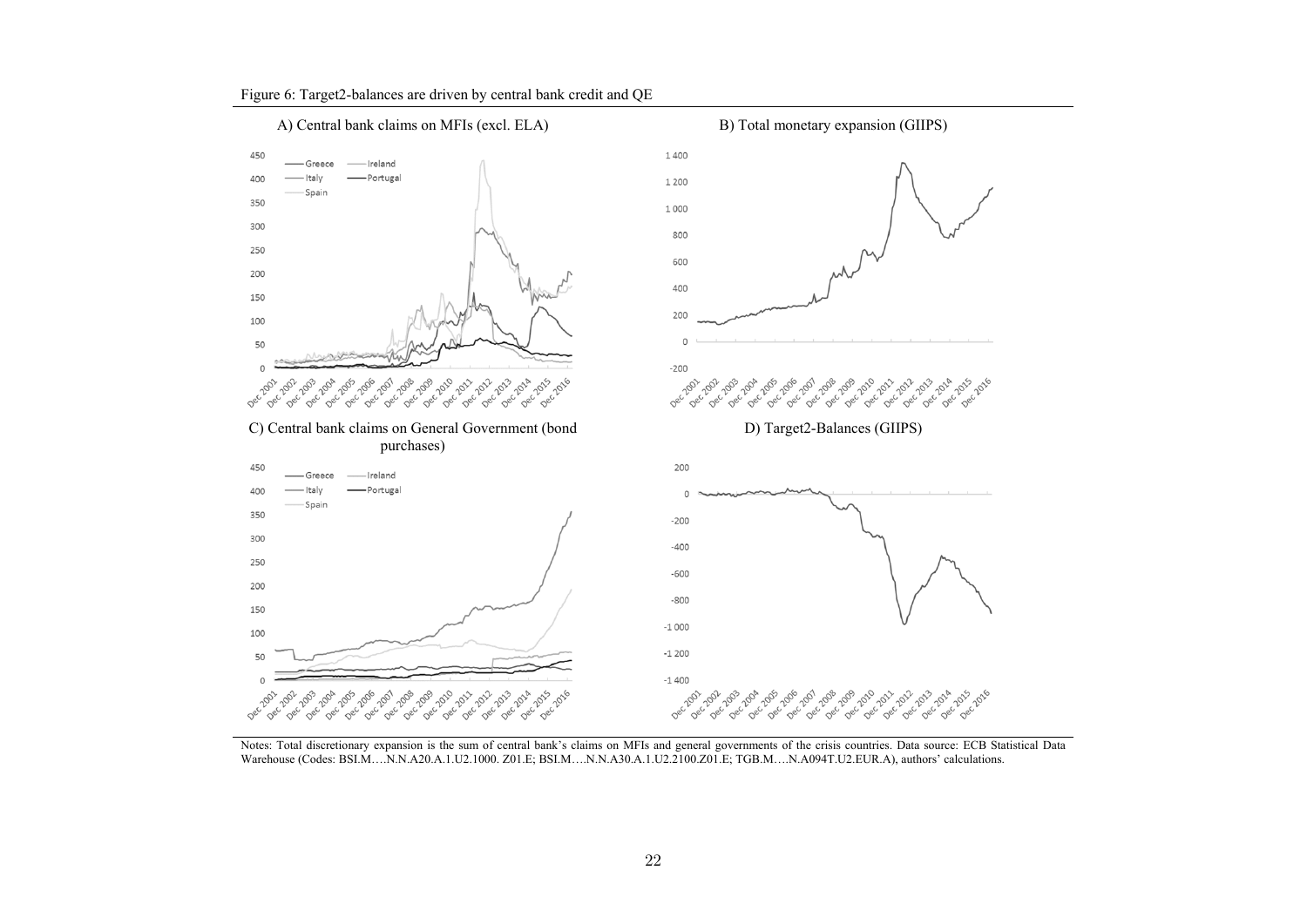#### 6 Conclusions

We have argued that a reduction of loan evergreening may help reignite economic growth across the Euro Area by allowing banks to issue more fresh loans to new profitable projects. When evergreening is acute – i.e., a significant share of loans to near-insolvent borrowers are rolled over, instead of being liquidated – banks have a lower capacity to grant new loans to potentially more productive projects. Thus, expansions in central bank credit to banks may not lead to greater productive investment.

We presented a model where national authorities may shift the fiscal burden associated with the resolution of non-performing loans to the monetary union by declaring bad loans as officially performing. In this way de facto non-performing loans may be rolled over. The incentives to forbear are especially high when the banking system is in distress, like in the wake of a financial crisis.

We bring the model to the data by constructing a new evergreening index based on a questionnaire administered by the ifo Institute for Economic Research in January 2017. Regressions using this index indicate that evergreening is more acute in the Euro Area than in other countries. Furthermore, within the Euro Area, evergreening is larger where banks are in greater distress. These differences are statistically significant when controlling for other factors, such as inflation, interest rate, and business-cycle expectations. At the macro level, we find that evergreening is positively correlated with national central bank credit to domestic banks and with Target2 liabilities to the Eurosystem.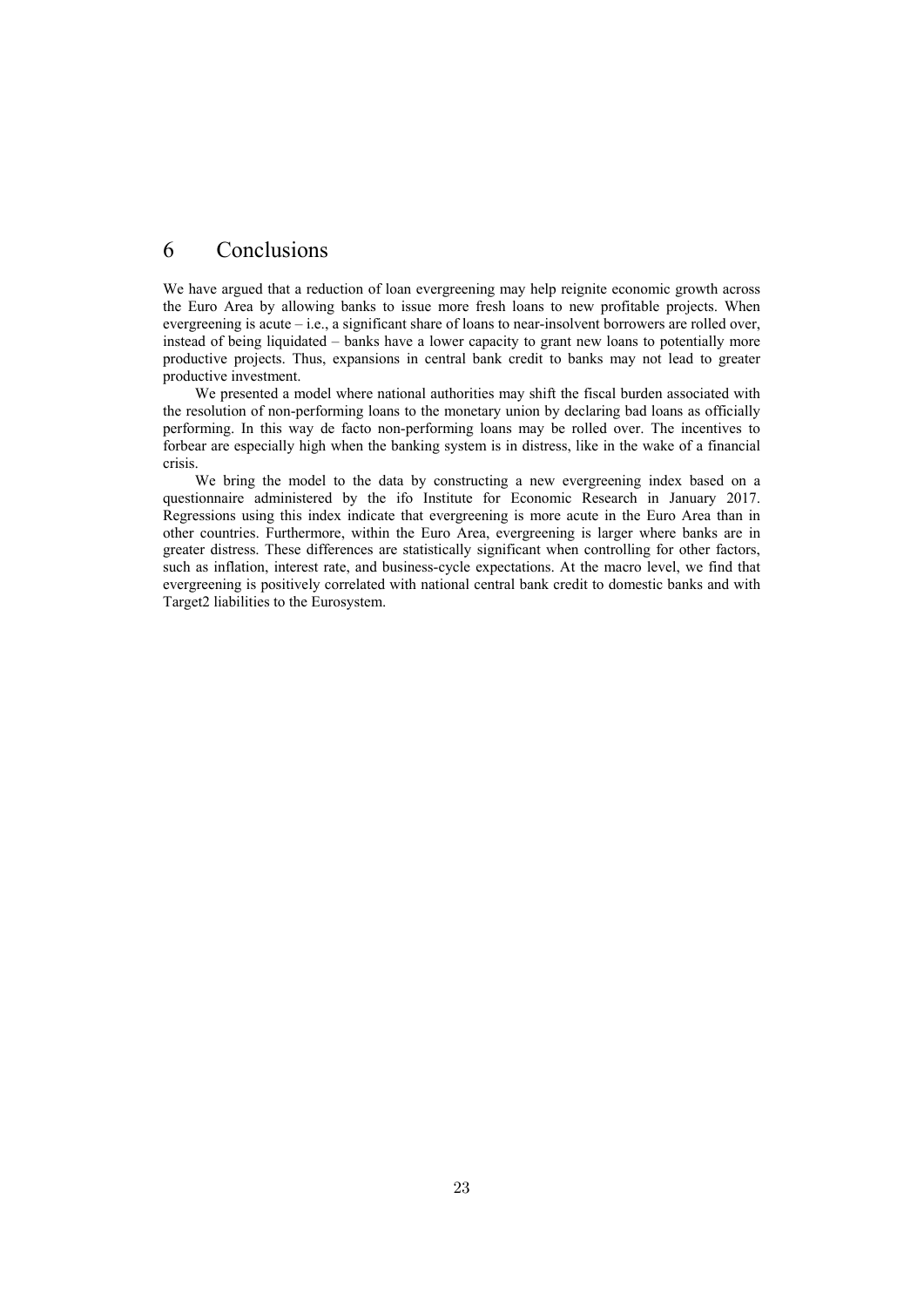#### 7 References

- Acharya, V. V., Eisert, T., Eufinger, C., and Hirsch, C. W. (2017). "Whatever it takes: The real effects of unconventional monetary policy." NYU Stern School of Business, mimeo.
- Agarwal, S., Lucca, D., Seru, A., and Trebbi, F. (2014). "Inconsistent Regulators: Evidence from Banking." Quarterly Journal of Economics 129.2 (2014): 889–938.
- Aizenman, Joshua (1992). "Competitive Externalities and the Optimal Seigniorage." Journal of Money, Credit and Banking 24, 61–71.
- Alesina, Alberto, and Allan Drazen (1991). "Why Are Stabilizations Delayed?" American Economic Review 81.5, 1170-1188.
- Bordo, Michael D., and Anna J. Schwartz (1999). "Monetary Policy Regimes and Economic Performance: The Historical Record." In John Taylor and Michael Woodford (Eds.), Handbook of Macroeconomics (vol. I, pp. 149–234) Elsevier.
- Caballero, Ricardo J., Takeo Hoshi, and Anil K. Kashyap (2008). "Zombie Lending and Depressed Restructuring in Japan." American Economic Review 98.5, 1943–1977.
- Casella, Alessandra (1992). "Participation in a Currency Union." American Economic Review 82.4, 847–863.
- Dinger, Valeriya, Sven Steinkamp, and Frank Westermann (2014). "The Tragedy of the Commons and Inflation Bias in the Euro Area." Open Economies Review 25.1, 71–91.
- Eichengreen, Barry (1990). "One Money for Europe? Lessons from the US Currency Union." Economic policy 5.10, 117–187.
- Friedman, Milton, and Anna Schwartz (1963). A Monetary History of the United States. Princeton University Press.
- Louzis, Dimitrios P., Angelos T. Vouldis, and Vasilios L. Metaxas (2012). "Macroeconomic and Bank-Specific Determinants of Non-performing Loans in Greece: A Comparative Study of Mortgage, Business and Consumer Loan Portfolios." Journal of Banking & Finance 36.4, 1012–1027.
- Peek, Joe, and Eric S. Rosengren (2005). "Unnatural Selection: Perverse Incentives and the Misallocation of Credit in Japan." American Economic Review 95.4, 1144–1166.
- Sinn, Hans-Werner (2003). "Risktaking, Limited Liability, and the Competition of Bank Regulators." FinanzArchiv: Public Finance Analysis 59.3, 305–329.
- Sinn, Hans-Werner, and Timo Wollmershäuser (2012). "Target Loans, Current Account Balances and Capital Flows: The ECB's Rescue Facility." International Tax and Public Finance 19.4, 468–508.
- Sinn, Hans-Werner (2014). The Euro Trap: On Bursting Bubbles, Budgets, and Beliefs. Oxford University Press.
- Steinkamp, Sven, Aaron Tornell, and Frank Westermann (2017). "The Euro Area's Common Pool Problem Revisited: Has the Single Supervisory Mechanism Ameliorated Forbearance and Evergreening?" CESifo Working Paper #6670.
- Von Hagen, Jürgen, and Ralph Süppel (1994). "Central Bank Constitutions for Federal Monetary Unions." European Economic Review 38.3, 774–782.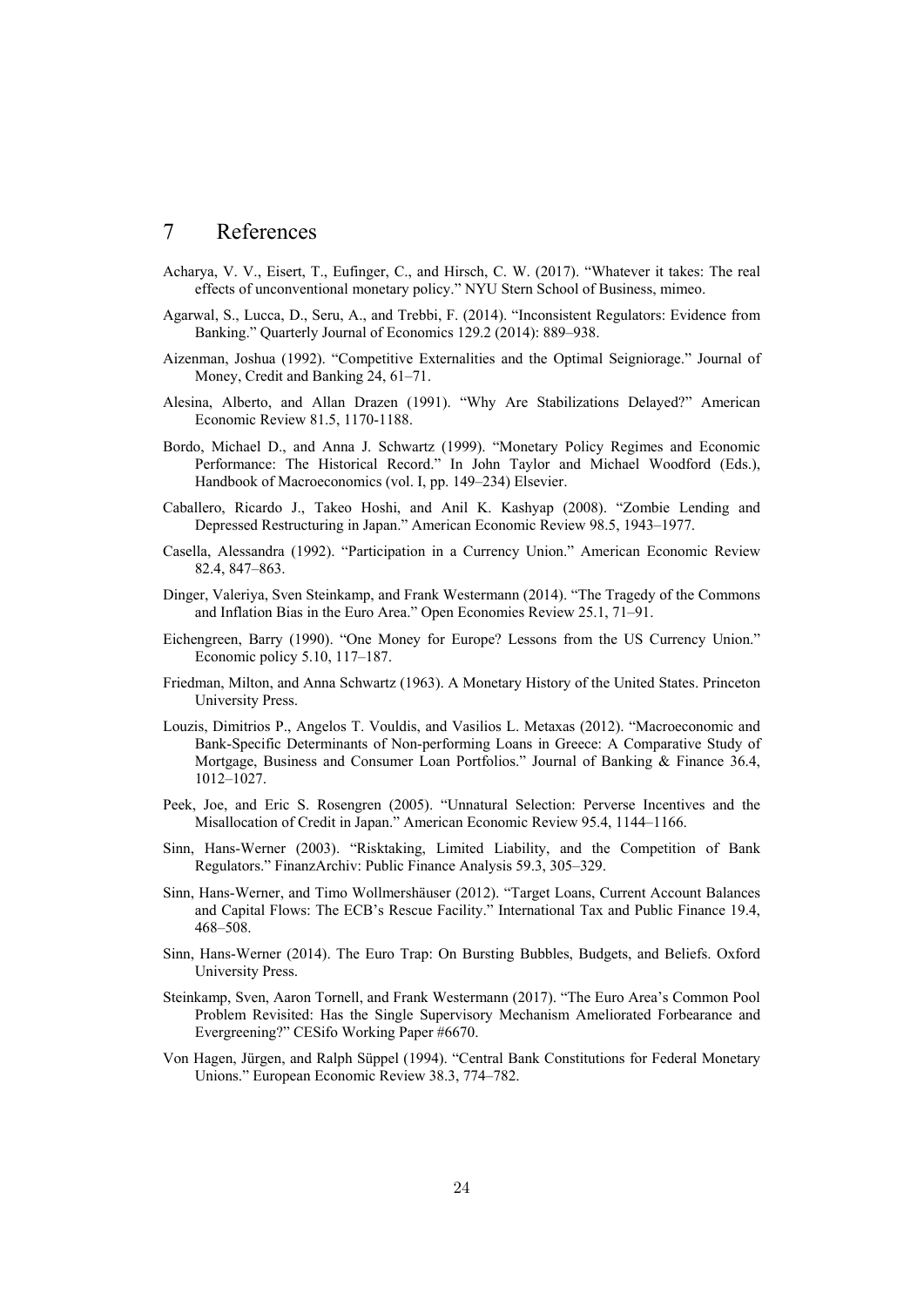### 7. Appendix

### 7.1 Data Used in the Regression Analysis

| Variable                     | Definition / Question                                       | Source & Code   |
|------------------------------|-------------------------------------------------------------|-----------------|
| EG (Micro-level              | A dummy variable, taking the value 1 if credit constraints  | WES 01/2017     |
| evergreening index)          | for new loans got more restrictive than for old loans, zero |                 |
|                              | otherwise $(EG_i = 1[NL_i > OL_i]).$                        |                 |
| NL (New loans)               | See question 11b of subsection 7.2 of the data appendix.    | WES 01/2017     |
|                              |                                                             | $(sq_201701_2)$ |
| OL (Old loans)               | See question 11c of subsection 7.2 of the data appendix.    | WES 01/2017     |
|                              |                                                             | (sq 201701 3)   |
| EA (Euro Area dummy)         | A dummy variable, taking the value 1 if respondent is lives |                 |
|                              | in a Euro Area member country, zero otherwise.              |                 |
| <b>BD</b> (Banking Distress  | A dummy variable, taking the value 1 if NPLs increased      | WES 01/2017     |
| dummy)                       | according to respondents, zero otherwise. See question 11a  | (sq 201701 1)   |
|                              | of subsection 7.2 of the data appendix.                     |                 |
| Credit constraints           | "At present, to what extent is the supply of bank credit to | WES 01/2017     |
|                              | firms in this country constrained by bank-specific factors  | (cstrcred)      |
|                              | (for example banks' health or banking regulation)?" [not    |                 |
|                              | constrained, moderately constrained, strongly constrained]  |                 |
| Present Economic             | "The country's general situation regarding the overall      | WES 01/2017     |
| Situation                    | economy (present judgment)" [good/satisfactory/bad]         | (gson)          |
| Interest rates, short-term   | "Expected interest rates by the end of the next six months  | WES 01/2017     |
|                              | (short-term rates / three-month money market rates)"        | (irst)          |
|                              | [higher, about the same, lower]                             |                 |
| Interest rates, long-term    | "Expected interest rates by the end of the next six months  | WES 01/2017     |
|                              | (long-term rates / government bonds with 10 and more        | (irlt)          |
|                              | years of maturity)" [higher, about the same, lower]         |                 |
| Expected growth              | "The country's general situation regarding the overall      | WES 01/2017     |
|                              | economy (from now on: expected situation by the end of      | (gsof)          |
|                              | the next six months)" [good, satisfactory, bad]             |                 |
| Problem variables on         | "Please try to assess the importance of the following       | WES 04/2016     |
| competitiveness,             | problems the economy of your country is facing at present"  | $(ep01-ep11)$   |
| government policy,           | [very important, important, not so important]               |                 |
| insufficient demand,         |                                                             |                 |
| inflation, foreign debts,    |                                                             |                 |
| public deficits, corruption, |                                                             |                 |
| trade policy, capital        |                                                             |                 |
| shortage                     |                                                             |                 |

Notes: All data were from the January 2017 wave of the World Economic Survey (WES) conducted by the *ifo* Institute for Economic Research, except for the answers for variables ep01 to ep11. Those were taken from the April 2016 wave as these types of questions are only asked once a year.